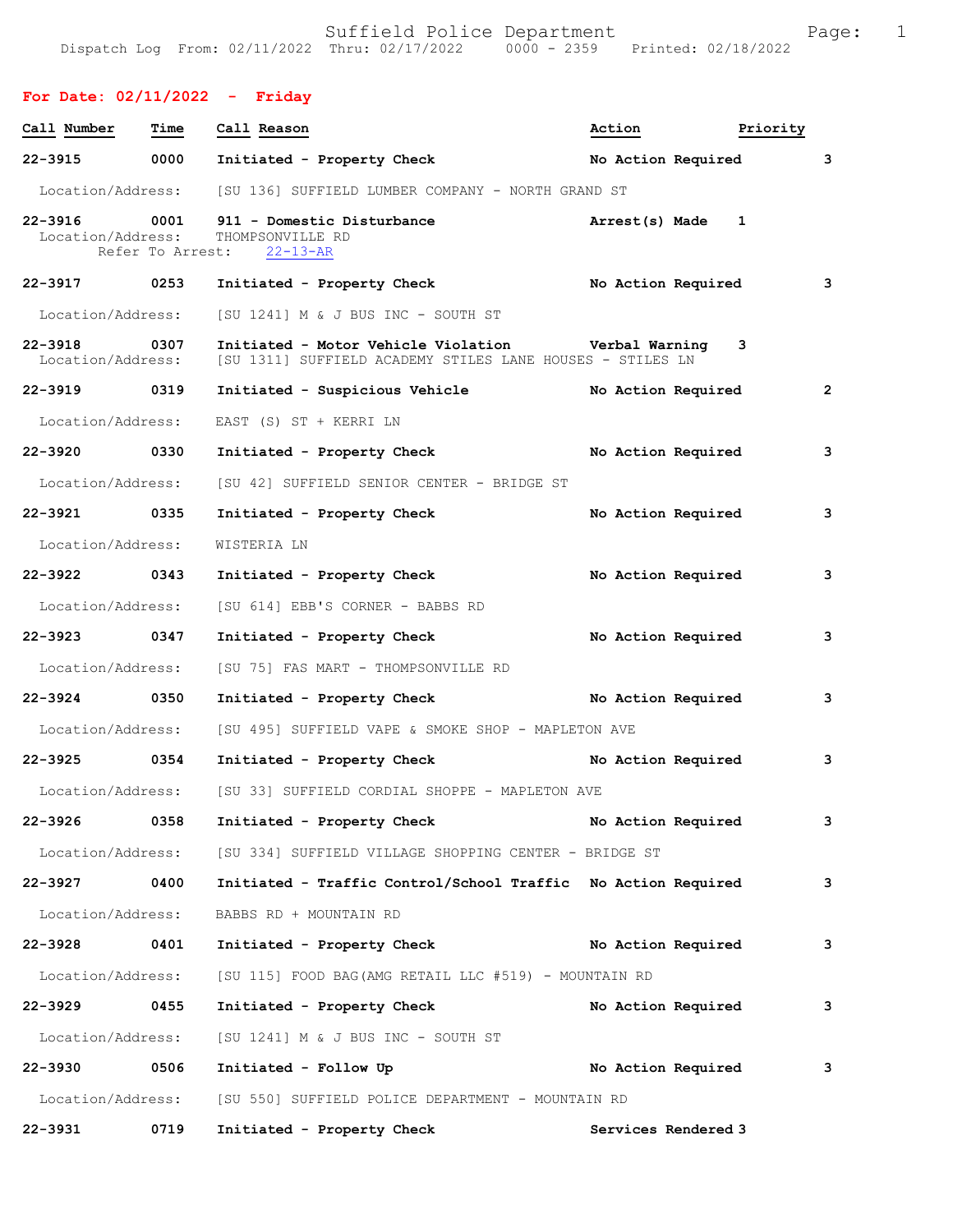|                                   |                            | Suffield Police Department<br>Dispatch Log From: 02/11/2022 Thru: 02/17/2022 0000 - 2359 Printed: 02/18/2022             |                               | Page: | $\overline{2}$ |
|-----------------------------------|----------------------------|--------------------------------------------------------------------------------------------------------------------------|-------------------------------|-------|----------------|
| Location/Address:                 |                            | [SU 330] SPAULDING SCHOOL - MOUNTAIN RD                                                                                  |                               |       |                |
| 22-3932                           | 0719                       | Initiated - Traffic Control/School Traffic No Action Required                                                            |                               | 3     |                |
| Location/Address:                 |                            | [SU 583] SUFFIELD HIGH SCHOOL - SHELDON ST                                                                               |                               |       |                |
| 22-3933<br>Location/Address:      | 0720                       | Initiated - Traffic Control/School Traffic Services Rendered 3<br>SUFFIELD MIDDLE SCHOOL - MOUNTAIN RD                   |                               |       |                |
| 22-3934 0720                      |                            | Initiated - Property Check                                                                                               | No Action Required            | 3     |                |
| Location/Address:                 |                            | [SU 614] EBB'S CORNER - BABBS RD                                                                                         |                               |       |                |
| $22 - 3935$<br>Location/Address:  | 0727<br>Refer To Incident: | Phone - Domestic Disturbance<br>THOMPSONVILLE RD<br>$22 - 80 - OF$                                                       | Report Taken<br>1             |       |                |
| 22-3936<br>Location/Address:      | 0734                       | Walk-In - FINGERPRINTS<br>SUFFIELD POLICE DEPARTMENT - MOUNTAIN RD                                                       | Services Rendered 3           |       |                |
| 3                                 |                            | 22-3937 0738 911 - Animal Complaint                                                                                      | Taken/Refered to Other Agency |       |                |
| Location/Address:                 | Refer To Fire Case:        | RIVER BLVD<br>$22 - 79 - IN$                                                                                             |                               |       |                |
| 22-3938 0816                      |                            | Initiated - Assist Motorist                                                                                              | No Action Required            | з     |                |
| Location/Address:                 |                            | 1200 BLOCK - NORTH GRAND ST                                                                                              |                               |       |                |
| 22-3939 0828                      | Location:                  | Initiated - Property Check<br>RTE 75                                                                                     | Services Rendered 3           |       |                |
| $22 - 3940$<br>Location/Address:  | 0831                       | Walk-In - General Information<br>SUFFIELD POLICE DEPARTMENT - MOUNTAIN RD                                                | Services Rendered 3           |       |                |
| 22-3941                           | 0945                       | Initiated - Property Check                                                                                               | No Action Required            | 3     |                |
| Location/Address:                 |                            | GRIFFIN RD                                                                                                               |                               |       |                |
| 22-3943                           | 1019                       | 911 - MEDICAL - MEDIC 21                                                                                                 | Transported to Hospital       | 1     |                |
| Location/Address:                 |                            | NORTH GRAND ST                                                                                                           |                               |       |                |
| 22-3944                           |                            | 1130 Initiated - Property Check                                                                                          | No Action Required            | 3     |                |
|                                   |                            | Location/Address: [SU 322] MCALISTER INTERMEDIATE SCHOOL - MOUNTAIN RD                                                   |                               |       |                |
|                                   | Refer To Arrest:           | 22-3945 1202 Initiated - General Information<br>Location/Address: [SU 75] FAS MART - THOMPSONVILLE RD<br>$22 - 14 - AR$  | Arrest(s) Made<br>3           |       |                |
| $22 - 3946$<br>Location/Address:  | 1216<br>Refer To Accident: | 911 - M/V Accident (Property)<br>BRIDGE ST + NORTH MAIN ST<br>$22 - 22 - AC$                                             | Report Taken<br>2             |       |                |
| 22–3947 1227<br>Location/Address: |                            | Initiated - Property Check<br>[SU 583] SUFFIELD HIGH SCHOOL - SHELDON ST                                                 | Services Rendered 3           |       |                |
|                                   |                            | 22-3948 1255 911 - MEDICAL - MEDIC 21                                                                                    | Transported to Hospital       | 1     |                |
| Location/Address:                 |                            | MAC DOUGAL CORRECTIONAL CENTER - EAST (S) ST                                                                             |                               |       |                |
| 22-3949 1347                      |                            | Initiated - Mentally Disturbed Person                                                                                    | Transported to Hospital       | 1     |                |
|                                   | Refer To Incident:         | Location/Address: ZIELINSKI, SCOTT & LAURIE - BRIDGE ST<br>$22 - 81 - OF$                                                |                               |       |                |
| 22–3950 1426                      |                            | Initiated - Traffic Control/School Traffic Services Rendered 3<br>Location/Address: SUFFIELD MIDDLE SCHOOL - MOUNTAIN RD |                               |       |                |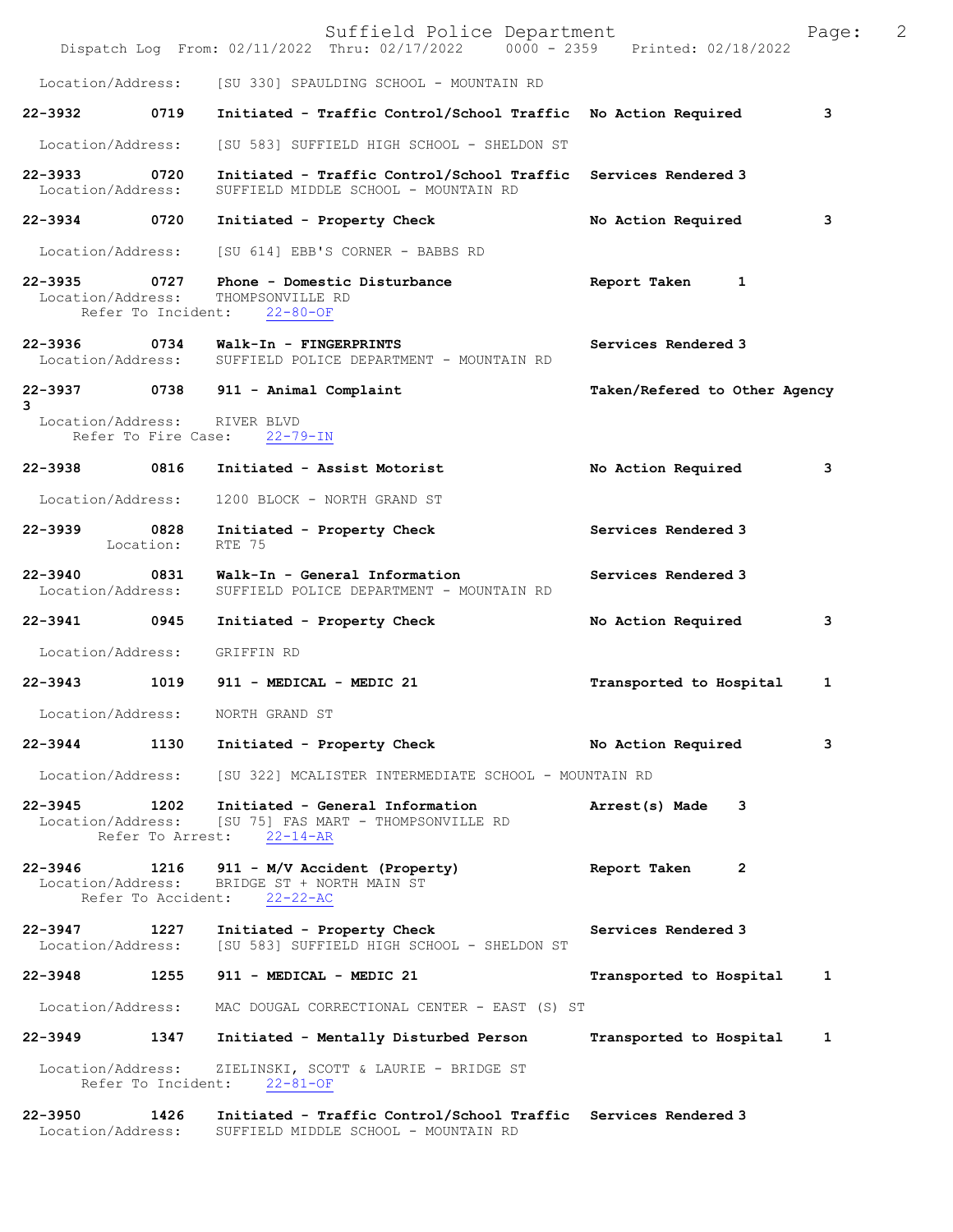Dispatch Log From: 02/11/2022 Thru: 02/17/2022 0000 - 2359 Printed: 02/18/2022 **22-3951 1430 911 - MEDICAL - MEDIC 22 Transported to Hospital 1** Location/Address: THE SUFFIELD HOUSE - CANAL RD **22-3952 1430 Initiated - General Information Services Rendered 3**  Location/Address: SPAULDING SCHOOL - MOUNTAIN RD **22-3953 1434 Initiated - Property Check No Action Required 3** Location/Address: [SU 323] SUFFIELD MIDDLE SCHOOL - MOUNTAIN RD **22-3954 1553 Initiated - Property Check No Action Required 3** Location/Address: [SU 688] QUARRY - QUARRY RD **22-3955 1556 Initiated - Property Check No Action Required 3** Location/Address: [SU 928] STRATTON FARMS - STRATTON FARMS RD **22-3956 1602 Initiated - Property Check No Action Required 3** Location/Address: [SU 614] EBB'S CORNER - BABBS RD **22-3957 1646 Phone - Animal Complaint 616 Cone Upon Arrival 3**<br>Location/Address: VIC OF THE HORSE FARM - BRIDGE ST VIC OF THE HORSE FARM - BRIDGE ST **22-3958 1924 Initiated - Property Check Building Checked/Secure 3** Location/Address: [SU 687] CANAL ROAD BOAT LAUNCH - CANAL RD **22-3959 1937 Initiated - Property Check No Action Required 3** Location/Address: [SU 591] IRON MOUNTAIN RECORDS MANAGEMENT - BENNETT RD **22-3960 1954 Initiated - Property Check No Action Required 3** Location/Address: [SU 6] AIRWAYS GOLF COURSE - SOUTH GRAND ST **22-3961 2018 Initiated - Property Check No Action Required 3** Location/Address: [SU 323] SUFFIELD MIDDLE SCHOOL - MOUNTAIN RD **22-3962 2020 Initiated - Property Check No Action Required 3** Location/Address: [SU 322] MCALISTER INTERMEDIATE SCHOOL - MOUNTAIN RD **22-3963 2034 Initiated - Property Check No Action Required 3** Location/Address: [SU 561] BRUCE PARK - MOUNTAIN RD **22-3964 2037 Initiated - Property Check No Action Required 3** Location/Address: [SU 330] SPAULDING SCHOOL - MOUNTAIN RD **22-3965 2042 Initiated - Property Check No Action Required 3** Location/Address: [SU 380] WEST SUFFIELD SHOPS - MOUNTAIN RD **22-3966 2050 Initiated - Property Check No Action Required 3** Location/Address: KENNY ROBERTS MEMORIAL DR **22-3967 2052 Initiated - Motor Vehicle Violation Verbal Warning 3**  Location/Address: **22-3968 2057 Initiated - Property Check No Action Required 3**

Location/Address: [SU 1241] M & J BUS INC - SOUTH ST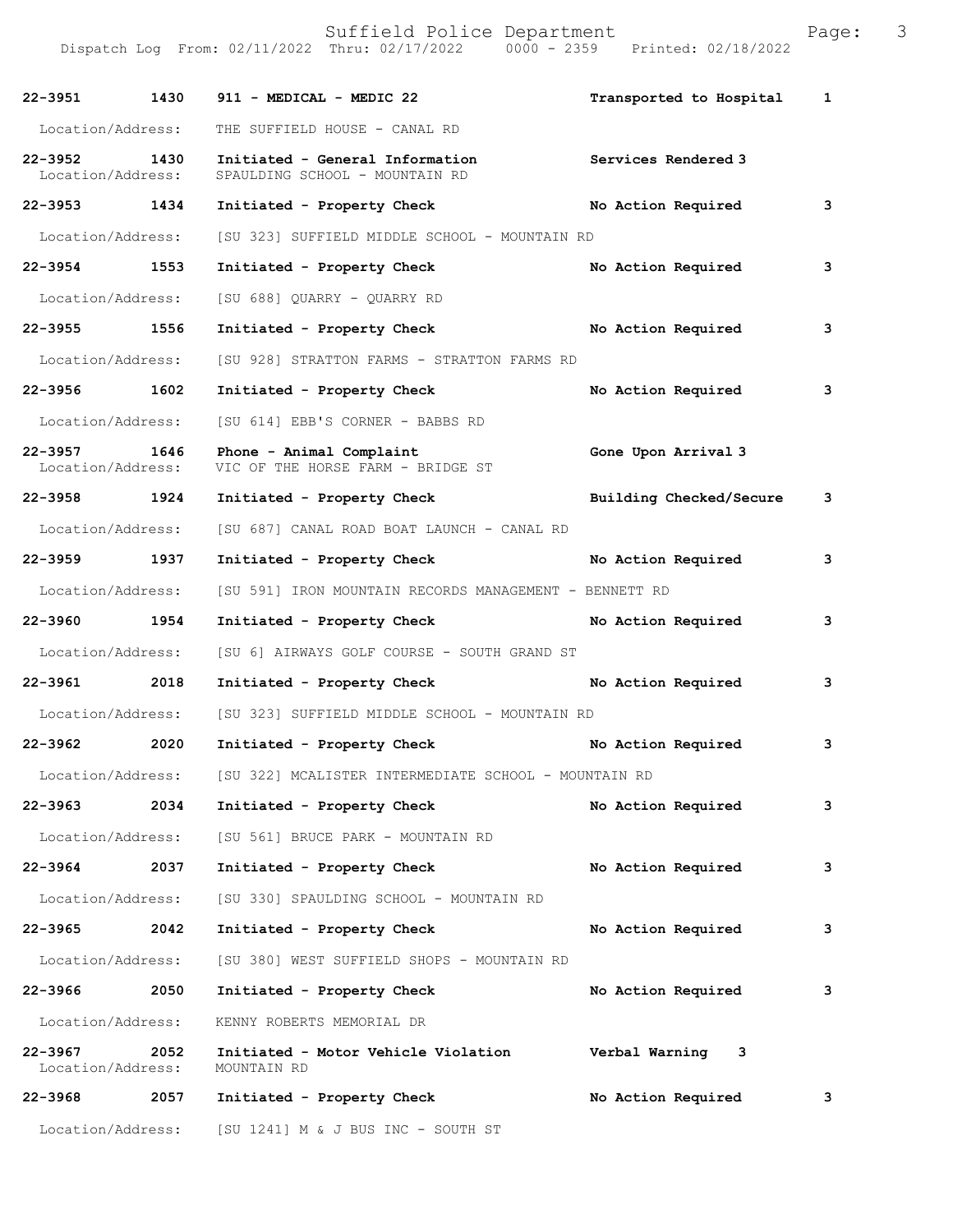| $22 - 3969$       | 2145                                            | Initiated - Traffic Control/School Traffic No Action Required  |                         | 3 |
|-------------------|-------------------------------------------------|----------------------------------------------------------------|-------------------------|---|
| Location/Address: |                                                 | MOUNTAIN RD + RATLEY RD                                        |                         |   |
| $22 - 3970$       | 2151                                            | 911 - MEDICAL - MEDIC 21                                       | Transported to Hospital | 1 |
| Location/Address: |                                                 | [SU 546] MAC DOUGAL CORRECTIONAL CENTER - EAST (S) ST          |                         |   |
| $22 - 3971$       | 2313                                            | Initiated - Property Check                                     | No Action Required      | 3 |
| Location/Address: |                                                 | [SU 1368] BROADBROOK BREWERY - SOUTH ST                        |                         |   |
| $22 - 3972$       | 2314                                            | Initiated - Property Check                                     | No Action Required      | 3 |
| Location/Address: |                                                 | [SU 604] KELLY CONTAINER INC - SOUTH ST                        |                         |   |
| $22 - 3973$       | 2319<br>Location/Address:<br>Refer To Incident: | Phone - OUTSIDE ASSIST<br>SPRUCE<br>$(W)$ ST<br>$22 - 82 - OF$ | 3<br>Report Taken       |   |

## **For Date: 02/12/2022 - Saturday**

| 22-3975           | 0023 | Initiated - Property Check                                                                                                                                                                                                                 | No Action Required | 3 |
|-------------------|------|--------------------------------------------------------------------------------------------------------------------------------------------------------------------------------------------------------------------------------------------|--------------------|---|
| Location/Address: |      | [SU 302] SHAMROCK CAFE - EAST (S) ST                                                                                                                                                                                                       |                    |   |
| 22-3974 0024      |      | Initiated - Property Check No Action Required                                                                                                                                                                                              |                    | 3 |
| Location/Address: |      | [SU 378] WEST SUFFIELD MINIMART - MOUNTAIN RD                                                                                                                                                                                              |                    |   |
| 22-3976 0024      |      | Initiated - Property Check No Action Required                                                                                                                                                                                              |                    | 3 |
| Location/Address: |      | [SU 1239] LUCKY'S PUB - UCAR ST                                                                                                                                                                                                            |                    |   |
| 22-3977 0029      |      | Initiated - Property Check No Action Required                                                                                                                                                                                              |                    | 3 |
| Location/Address: |      | [SU 687] CANAL ROAD BOAT LAUNCH - CANAL RD                                                                                                                                                                                                 |                    |   |
| 22-3978 0052      |      | Initiated - Property Check                                                                                                                                                                                                                 | No Action Required | 3 |
| Location/Address: |      | [SU 614] EBB'S CORNER - BABBS RD                                                                                                                                                                                                           |                    |   |
| 22-3979 0101      |      | Initiated - Property Check                                                                                                                                                                                                                 | No Action Required | 3 |
| Location/Address: |      | CHESTNUT CIR                                                                                                                                                                                                                               |                    |   |
| 22-3980 0105      |      | Initiated - Property Check No Action Required                                                                                                                                                                                              |                    | 3 |
|                   |      | Location/Address: [SU 689] STATE LINE TURNAROUND - MOUNTAIN RD                                                                                                                                                                             |                    |   |
| 22-3981 0112      |      | Initiated - Property Check                                                                                                                                                                                                                 | No Action Required | 3 |
|                   |      | Location/Address: HALLADAY DR                                                                                                                                                                                                              |                    |   |
|                   |      | 22-3982 0118 Initiated - Suspicious Person Marrest(s) Made<br>Location/Address: [SU 326] SUFFIELD MEADOW CONDOS - SUFFIELD MEADOW DR<br>Refer To Arrest: 22-15-AR<br>Refer To Arrest: $\overline{22-16-AR}$<br>Refer To Incident: 22-83-OF | $\overline{2}$     |   |
|                   |      | 22-3983 0211 Initiated - Motor Vehicle Violation Summons Issued-Traffic                                                                                                                                                                    |                    | 3 |
|                   |      | Location/Address: EAST (N) ST + THOMPSONVILLE RD                                                                                                                                                                                           |                    |   |
|                   |      | 22-3984 0217 Initiated - Motor Vehicle Violation No Action Required                                                                                                                                                                        |                    | 3 |
|                   |      | Location/Address: PEBBLESTONE CIR                                                                                                                                                                                                          |                    |   |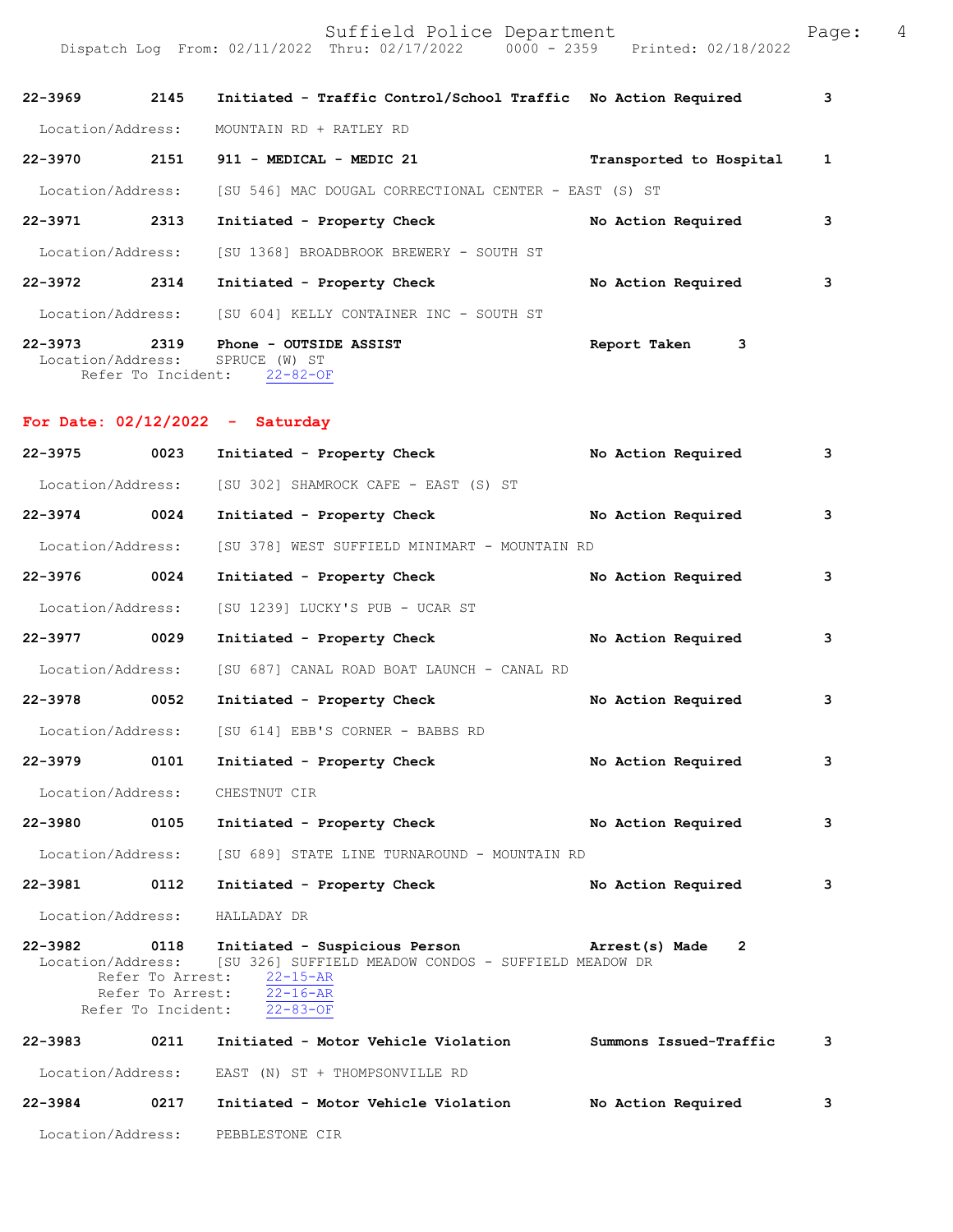| $\overline{2}$                               | 22-3985 0747 Phone - DUI/Erratic Operation                                                                                                                                        | Taken/Refered to Other Agency |
|----------------------------------------------|-----------------------------------------------------------------------------------------------------------------------------------------------------------------------------------|-------------------------------|
| Location/Address: MOUNTAIN RD                | Refer To Incident: 22-84-OF                                                                                                                                                       |                               |
|                                              | 22-3986 0943 911 - MEDICAL - MEDIC 21                                                                                                                                             | Transported to Hospital 1     |
| Location/Address:                            | SUFFIELD BY THE RIVER - CANAL RD                                                                                                                                                  |                               |
| $\mathbf{1}$                                 | 22-3987 1049 911 - MEDICAL - MEDIC 22                                                                                                                                             | Taken/Refered to Other Agency |
|                                              | Location/Address: SUFFIELD MEDICAL BUILDING - MOUNTAIN RD                                                                                                                         |                               |
|                                              | 22-3988 1107 911 - M/V Accident (Property)<br>Location/Address: ECHO RIDGE - THRALL AVE<br>Refer To Accident: 22-23-AC                                                            | Report Taken<br>$\mathbf{2}$  |
|                                              | 22-3989 1138 Phone - MEDICAL - MEDIC 21                                                                                                                                           | Transported to Hospital 1     |
|                                              | Location/Address: WALKER RECEPTION CENTER - EAST (S) ST                                                                                                                           |                               |
|                                              | $22-3990$ 1143 Phone - Welfare Check<br>Location/Address: BOSTON NECK RD<br>Refer To Incident: 22-85-OF                                                                           | Services Rendered 3           |
| 22-3991 1228<br>Location/Address: SHELDON ST | Walk-In - DUI/Erratic Operation                                                                                                                                                   | Services Rendered 2           |
|                                              | 22-3992 1257 911 - MEDICAL - MEDIC 22                                                                                                                                             | Transported to Hospital 1     |
| Location/Address: ELIZABETH LN               |                                                                                                                                                                                   |                               |
| 22-3994 1646                                 | Initiated - Follow Up                                                                                                                                                             | No Action Required<br>3       |
| Location/Address:                            | [SU 550] SUFFIELD POLICE DEPARTMENT - MOUNTAIN RD                                                                                                                                 |                               |
| 22-3995 1646                                 | Initiated - Follow Up                                                                                                                                                             | No Action Required<br>3       |
| Location/Address:                            | [SU 550] SUFFIELD POLICE DEPARTMENT - MOUNTAIN RD                                                                                                                                 |                               |
| 22-3996 1656                                 | 911 - 911 Hang Up                                                                                                                                                                 | No Action Required 2          |
| Location/Address: HARMON DR                  |                                                                                                                                                                                   |                               |
|                                              | 22-3997 1717 911 - MEDICAL - MEDIC 21                                                                                                                                             | Transported to Hospital 1     |
| Location/Address: SUFFIELD ST                |                                                                                                                                                                                   |                               |
|                                              | 22-3998 1740 Phone - Suspicious Vehicle                                                                                                                                           | Cancelled by Complainant 2    |
|                                              | Location/Address: [SU 598] SUNRISE PARK - MOUNTAIN RD                                                                                                                             |                               |
| 22-3999 1749                                 | Initiated - Property Check                                                                                                                                                        | No Action Required<br>3       |
|                                              | Location/Address: [SU 1241] M & J BUS INC - SOUTH ST                                                                                                                              |                               |
|                                              | 22-4000 1753 911 - M/V Accident (Personal Injury) Report Taken 1<br>Location/Address: MOUNTAIN RD + NORTH STONE ST<br>Refer To Accident: 22-24-AC<br>Refer To Fire Case: 22-80-IN |                               |
|                                              | 22-4001 1823 Phone - Animal Complaint<br>Location/Address: [SU 1113] DRZYZGA, PAUL & JAMIE - HALLADAY (E) AVE<br>Refer To Incident: 22-86-OF                                      | 3<br>Report Taken             |
| Location/Address: MAYBURY RD                 | 22-4002 1934 Phone - General Information<br>Refer To Incident: 22-87-OF                                                                                                           | Report Taken<br>3             |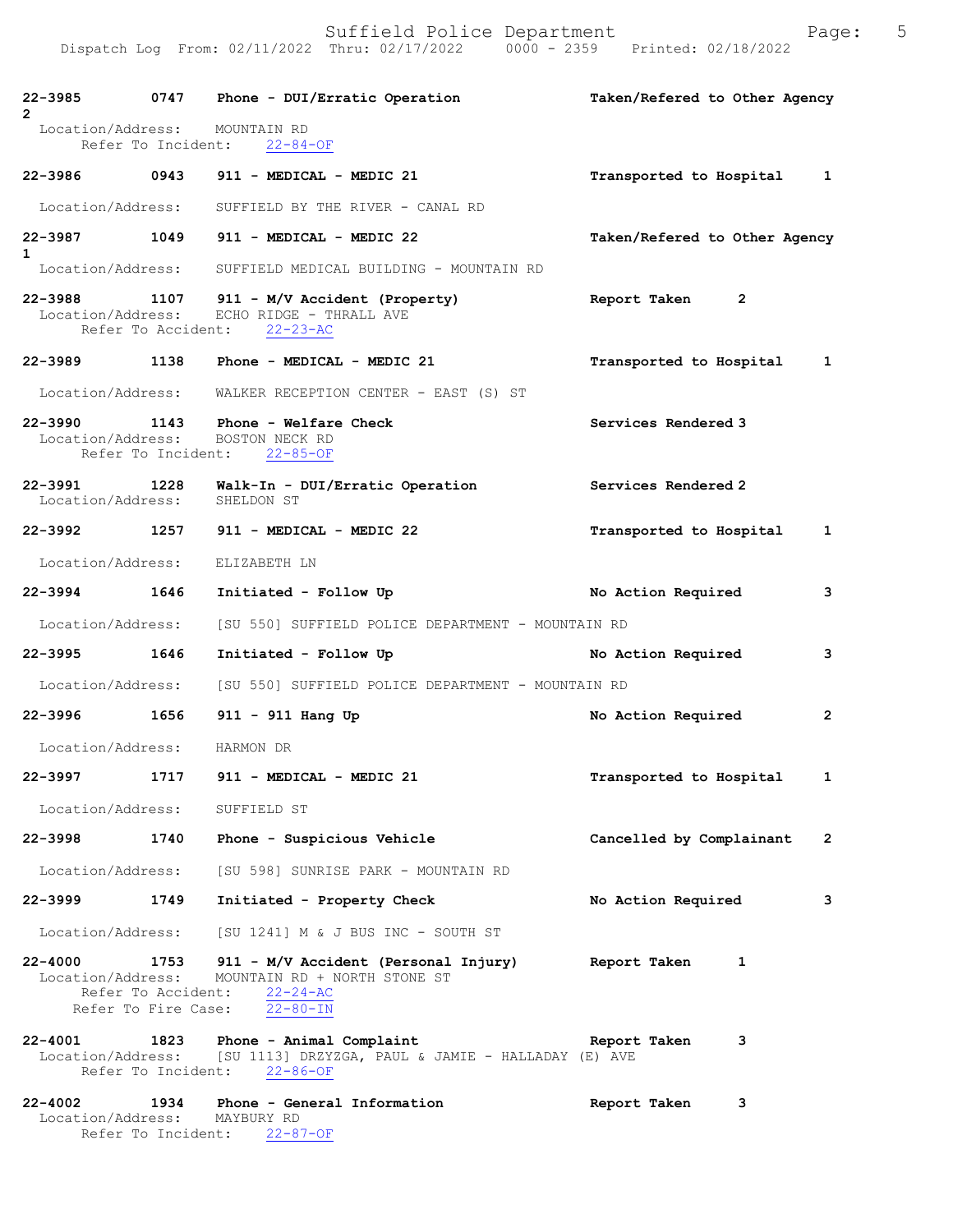| ٢.<br>t |
|---------|
| ċ.      |

|                   |      | Dispatch Log From: 02/11/2022 Thru: 02/17/2022 0000 - 2359 Printed: 02/18/2022 |                         |   |
|-------------------|------|--------------------------------------------------------------------------------|-------------------------|---|
| 22-4003 2044      |      | Initiated - Property Check No Action Required                                  |                         | 3 |
| Location/Address: |      | [SU 75] FAS MART - THOMPSONVILLE RD                                            |                         |   |
| 22-4004 2047      |      |                                                                                |                         | 3 |
| Location/Address: |      | [SU 550] SUFFIELD POLICE DEPARTMENT - MOUNTAIN RD                              |                         |   |
| 22-4005 2053      |      | Initiated - Property Check No Action Required                                  |                         | 3 |
| Location/Address: |      | [SU 326] SUFFIELD MEADOW CONDOS - SUFFIELD MEADOW DR                           |                         |   |
| 22-4006 2102      |      | Initiated - Property Check No Action Required                                  |                         | 3 |
| Location/Address: |      | [SU 1533] BROOK HILL VILLAGE - EMILY WAY                                       |                         |   |
| 22-4007 2107      |      | Initiated - Property Check No Action Required                                  |                         | з |
| Location/Address: |      | [SU 302] SHAMROCK CAFE - EAST (S) ST                                           |                         |   |
| 22-4008 2115      |      | Initiated - Property Check No Action Required                                  |                         | 3 |
| Location/Address: |      | [SU 495] SUFFIELD VAPE & SMOKE SHOP - MAPLETON AVE                             |                         |   |
| 22-4009 2124      |      | Initiated - Property Check                                                     | No Action Required      | з |
| Location/Address: |      | SILVER CREEK DR                                                                |                         |   |
| 22-4010 2124      |      | Initiated - Suspicious Person No Action Required                               |                         | 2 |
| Location/Address: |      | NORTH ST + MAPLETON AVE                                                        |                         |   |
| 22-4011 2144      |      | Initiated - Follow Up <b>Example 2018</b> No Action Required                   |                         | 3 |
| Location/Address: |      | [SU 550] SUFFIELD POLICE DEPARTMENT - MOUNTAIN RD                              |                         |   |
| 22-4012 2150      |      | 911 - MEDICAL - MEDIC 21                                                       | Transported to Hospital | 1 |
|                   |      | Location/Address: [SU 546] MAC DOUGAL CORRECTIONAL CENTER - EAST (S) ST        |                         |   |
| 22-4013 2200      |      | Phone - Community Policing Contact No Action Required                          |                         | з |
| Location/Address: |      | NORTH GRAND ST                                                                 |                         |   |
| $22 - 4014$       | 2337 | Initiated - Property Check                                                     | No Action Required      | з |
| Location/Address: |      | [SU 689] STATE LINE TURNAROUND - MOUNTAIN RD                                   |                         |   |
| $22 - 4015$       | 2341 | Initiated - Property Check                                                     | No Action Required      | 3 |
|                   |      | Location/Address: [SU 614] EBB'S CORNER - BABBS RD                             |                         |   |
|                   |      | For Date: $02/13/2022 -$ Sunday                                                |                         |   |
| 22-4016           | 0003 | Initiated - Property Check                                                     | No Action Required      | з |
| Location/Address: |      | BABBS RD                                                                       |                         |   |
| 22-4017           | 0007 | Initiated - Property Check                                                     | No Action Required      | 3 |

Location/Address: COPPER HILL RD

**22-4018 0020 Phone - General Information No Action Required 3** Location/Address: CHELTENHAM CT **22-4019 0026 Radio - Suspicious Vehicle No Action Required 2**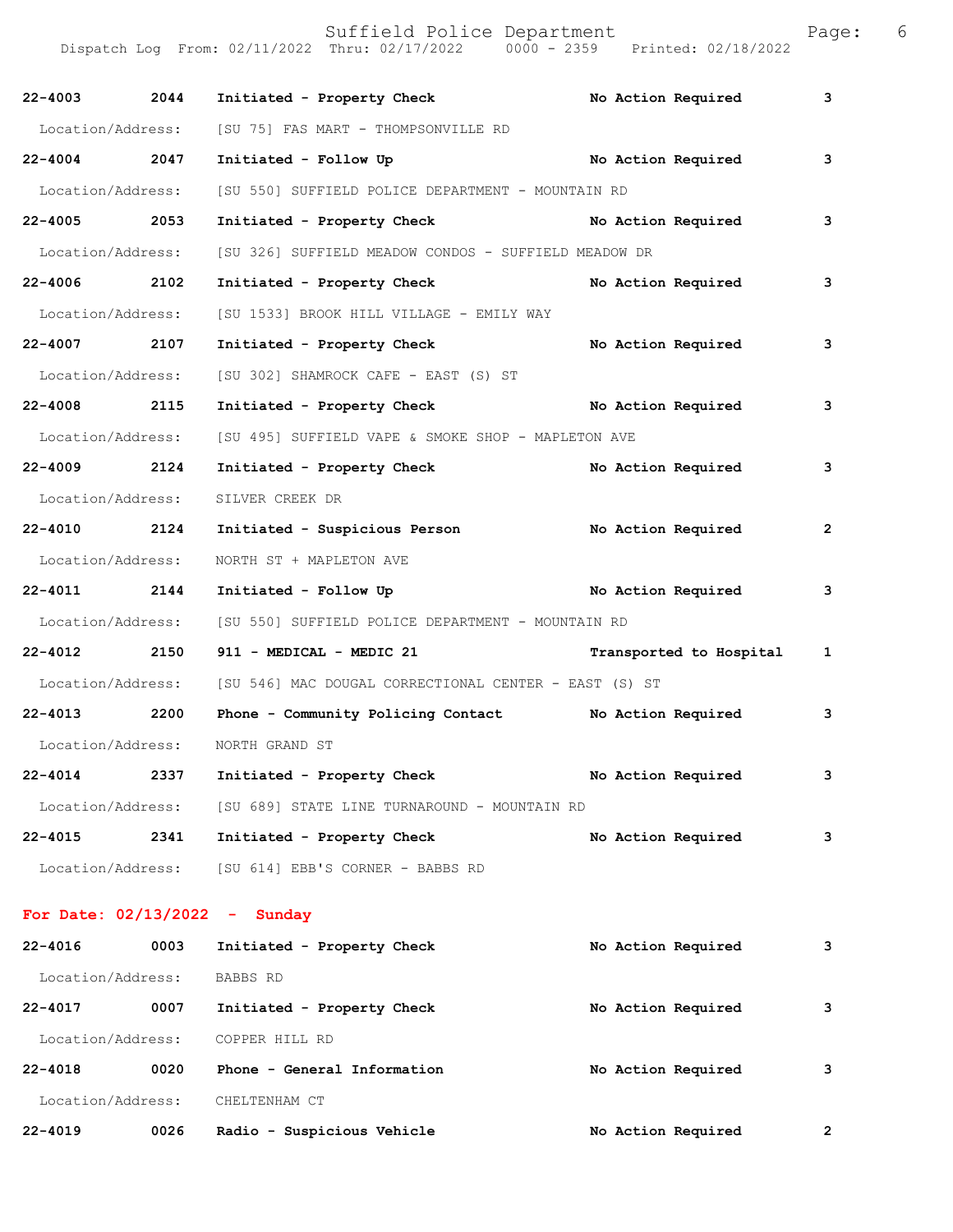|                                   |      | Location/Address: [SU 334] SUFFIELD VILLAGE SHOPPING CENTER - BRIDGE ST                                                                         |                              |                |
|-----------------------------------|------|-------------------------------------------------------------------------------------------------------------------------------------------------|------------------------------|----------------|
|                                   |      | 22-4020 0037 911 - MEDICAL - MEDIC 21                                                                                                           | Transported to Hospital 1    |                |
|                                   |      | Location/Address: [SU 1394] MOUNTAIN RD                                                                                                         |                              |                |
| 22-4021 0046                      |      | Initiated - Property Check No Action Required                                                                                                   |                              | 3              |
| Location/Address:                 |      | [SU 326] SUFFIELD MEADOW CONDOS - SUFFIELD MEADOW DR                                                                                            |                              |                |
| 22-4022 0053                      |      | Initiated - MEDICAL - MEDIC 22 Services Rendered 1<br>Location/Address: MOUNTAIN RD                                                             |                              |                |
|                                   |      | 22-4023 0059 Phone - Domestic Disturbance<br>Location/Address: [SU 1021] METCALF, JONATHAN & DAWN - CEDAR CREST LN<br>Refer To Arrest: 22-17-AR | Arrest(s) Made 1             |                |
| 22-4024 0313                      |      | Initiated - Follow Up                                                                                                                           | No Action Required           | 3              |
| Location/Address:                 |      | [SU 550] SUFFIELD POLICE DEPARTMENT - MOUNTAIN RD                                                                                               |                              |                |
| 22-4025 0346                      |      | Initiated - Property Check                                                                                                                      | No Action Required           | 3              |
|                                   |      | Location/Address: [SU 54] RUG PAD USA - MARKETING DR                                                                                            |                              |                |
| 22-4026 0450                      |      | Initiated - Hazardous Condition                                                                                                                 | No Action Required           | $\overline{2}$ |
| Location/Address: PHELPS RD       |      |                                                                                                                                                 |                              |                |
|                                   |      | 22-4027 0739 Phone - Larceny<br>Location/Address: HALLADAY (E) AVE<br>Refer To Incident: 22-88-OF                                               | Report Taken<br>$\mathbf{2}$ |                |
| 22-4028 0752                      |      | Initiated - Property Check                                                                                                                      | Building Checked/Secure      | 3              |
| Location/Address: HILL ST         |      |                                                                                                                                                 |                              |                |
| 22-4029 0801                      |      | Initiated - Property Check                                                                                                                      | No Action Required           | 3              |
|                                   |      | Location/Address: NORTH GRAND ST                                                                                                                |                              |                |
|                                   |      | 22-4030 0812 Initiated - Property Check                                                                                                         | No Action Required           | 3              |
|                                   |      | Location/Address: SOUTH GRAND ST                                                                                                                |                              |                |
| 22-4031                           | 0824 | Initiated - Property Check                                                                                                                      | No Action Required           | 3              |
| Location/Address:                 |      | RATLEY RD                                                                                                                                       |                              |                |
| 22-4032<br>Location/Address:      | 0847 | Initiated - Follow Up<br>[SU 69] CVS PHARMACY - MOUNTAIN RD                                                                                     | Services Rendered 3          |                |
| 22-4033                           | 0853 | Initiated - Property Check                                                                                                                      | No Action Required           | з              |
| Location/Address:                 |      | [SU 689] STATE LINE TURNAROUND - MOUNTAIN RD                                                                                                    |                              |                |
| $22 - 4034$<br>Location/Address:  | 0857 | Initiated - Animal Complaint<br>[SU 550] SUFFIELD POLICE DEPARTMENT - MOUNTAIN RD                                                               | Services Rendered 3          |                |
| 22-4035<br>Location/Address:      | 0857 | Initiated - Property Check<br>COPPER HILL RD                                                                                                    | Services Rendered 3          |                |
| 22-4036 0904<br>Location/Address: |      | Phone - Animal Complaint<br>BROADLEAF CIR                                                                                                       | Gone Upon Arrival 3          |                |
| 22-4037<br>Location/Address:      | 0928 | Initiated - Property Check<br>[SU 690] SUFFIELD WILDLIFE MANAGEMENT AREA - BABBS RD                                                             | Services Rendered 3          |                |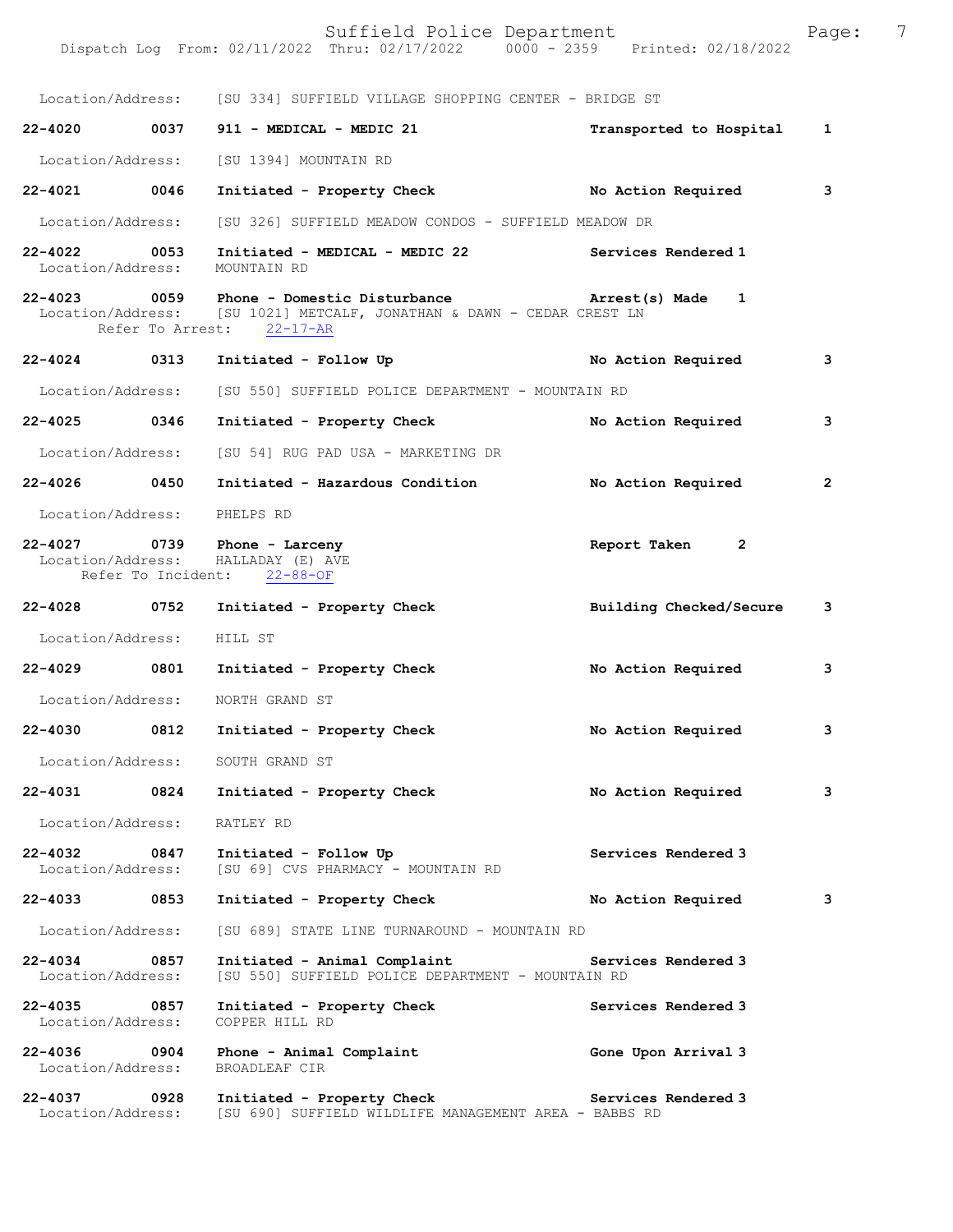|                                   |      | Suffield Police Department<br>Dispatch Log From: 02/11/2022 Thru: 02/17/2022 0000 - 2359 Printed: 02/18/2022 |                         | Page:        | 8 |
|-----------------------------------|------|--------------------------------------------------------------------------------------------------------------|-------------------------|--------------|---|
| $22 - 4038$<br>Location/Address:  | 0931 | Phone - Burglar Alarm/Silent<br>[SU 1308] KRUPA OIL - THOMPSONVILLE RD                                       | Services Rendered 2     |              |   |
| 22-4039 0951<br>Location/Address: |      | Initiated - Follow Up<br>HILL ST                                                                             | Services Rendered 3     |              |   |
| 22-4040 0955<br>Location/Address: |      | Initiated - Community Policing Contact<br>[SU 614] EBB'S CORNER - BABBS RD                                   | Services Rendered 3     |              |   |
| 22-4041 1026<br>Location/Address: |      | Initiated - Animal Complaint<br>[SU 1113] DRZYZGA, PAUL & JAMIE - HALLADAY (E) AVE                           | Verbal Warning 3        |              |   |
| $22 - 4043$                       | 1242 | 911 - MEDICAL - MEDIC 21                                                                                     | Transported to Hospital | $\mathbf{1}$ |   |
| Location/Address:                 |      | HALLADAY (W) AVE                                                                                             |                         |              |   |
| 22-4044 1259                      |      | Phone - Animal Complaint                                                                                     | No Action Required      | з            |   |
| Location/Address:                 |      | EAST (S) ST                                                                                                  |                         |              |   |
| 22-4045 1305<br>Location/Address: |      | Initiated - Motor Vehicle Violation<br>HILL ST                                                               | Verbal Warning 3        |              |   |
| $22 - 4046$                       | 1617 | Initiated - Property Check                                                                                   | No Action Required      | 3            |   |
| Location/Address:                 |      | [SU 598] SUNRISE PARK - MOUNTAIN RD                                                                          |                         |              |   |
| $22 - 4047$<br>Location/Address:  | 1618 | Phone - DUI/Erratic Operation<br>MOUNTAIN RD                                                                 | Gone Upon Arrival 2     |              |   |
| 22-4048 1627                      |      | Initiated - Property Check                                                                                   | No Action Required      | 3            |   |
| Location/Address:                 |      | $[SU 1241]$ M & J BUS INC - SOUTH ST                                                                         |                         |              |   |
| 22-4049                           | 1629 | Initiated - Property Check                                                                                   | No Action Required      | з            |   |
| Location/Address:                 |      | NORTH GRAND ST                                                                                               |                         |              |   |
| 22-4050 1631                      |      | Initiated - Property Check                                                                                   | No Action Required      | 3            |   |
|                                   |      | Location/Address: [SU 1146] DESIGNS FOR HEALTH - SOUTH ST                                                    |                         |              |   |
| 22-4051                           | 1633 | Initiated - Property Check                                                                                   | No Action Required      | 3            |   |
|                                   |      | Location/Address: [SU 54] RUG PAD USA - MARKETING DR                                                         |                         |              |   |
|                                   |      | 22-4052 1637 Initiated - Property Check No Action Required                                                   |                         | 3            |   |
|                                   |      | Location/Address: [SU 1444] RIVER VALLEY ANIMAL CENTER - SOUTH ST                                            |                         |              |   |
| 22-4053 1642                      |      | Initiated - Property Check                                                                                   | No Action Required      | 3            |   |
| Location/Address:                 |      | FFYLER PL                                                                                                    |                         |              |   |
| 22-4054 1647                      |      | Initiated - Property Check No Action Required                                                                |                         | з            |   |
|                                   |      | Location/Address: [SU 587] SUFFIELD HIGHWAY DEPARTMENT - FFYLER PL                                           |                         |              |   |
| 22-4055 1648                      |      | Initiated - Property Check No Action Required                                                                |                         | 3            |   |
| Location/Address:                 |      | [SU 613] MOUNTAIN RD MARKET PLACE - MOUNTAIN RD                                                              |                         |              |   |
| 22-4056 1650                      |      | Initiated - Property Check No Action Required                                                                |                         | 3            |   |
|                                   |      | Location/Address: [SU 626] SUFFIELD TOWN HALL - MOUNTAIN RD                                                  |                         |              |   |
| $22 - 4057$                       | 1652 | Initiated - Property Check No Action Required                                                                |                         | 3            |   |
|                                   |      | Location/Address: [SU 551] SUFFIELD FIRE DEPARTMENT COMPANY 1 - MOUNTAIN RD                                  |                         |              |   |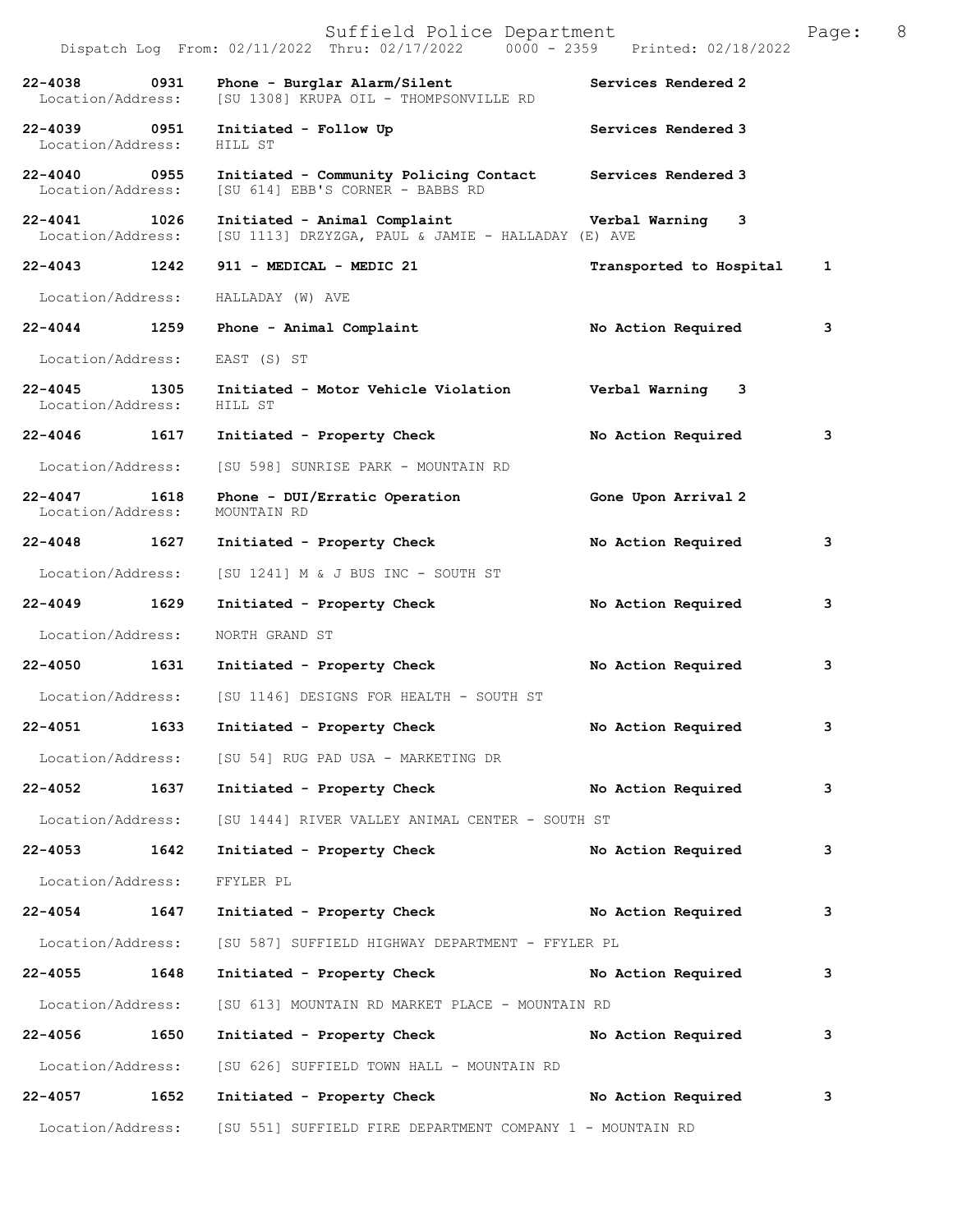| $22 - 4058$       | 1656 | Initiated - Property Check                                                                 | No Action Required         | 3 |
|-------------------|------|--------------------------------------------------------------------------------------------|----------------------------|---|
| Location/Address: |      | HUCKLEBERRY HOLLOW                                                                         |                            |   |
| 22-4059 1700      |      | Initiated - Property Check No Action Required                                              |                            | 3 |
| Location/Address: |      | [SU 320] SUFFIELD COUNTRY CLUB - NORTH MAIN ST                                             |                            |   |
| 22-4060 1703      |      | Initiated - Property Check                                                                 | No Action Required         | 3 |
| Location/Address: |      | [SU 688] QUARRY - QUARRY RD                                                                |                            |   |
| 22-4061 1710      |      | Initiated - Property Check                                                                 | No Action Required         | 3 |
| Location/Address: |      | [SU 928] STRATTON FARMS - STRATTON FARMS RD                                                |                            |   |
| 22-4063 1718      |      | Initiated - Property Check                                                                 | No Action Required         | 3 |
| Location/Address: |      | HALLADAY DR                                                                                |                            |   |
| 22-4064 1720      |      | Initiated - Property Check                                                                 | No Action Required         | 3 |
| Location/Address: |      | [SU 614] EBB'S CORNER - BABBS RD                                                           |                            |   |
| 22-4066 1722      |      | Initiated - Property Check No Action Required                                              |                            | 3 |
| Location/Address: |      | [SU 553] SUFFIELD FIRE DEPARTMENT COMPANY 4 - THOMPSONVILLE RD                             |                            |   |
| 22-4065 1724      |      | Initiated - Property Check                                                                 | No Action Required         | 3 |
| Location/Address: |      | CHESTNUT CIR                                                                               |                            |   |
| 22-4067 1726      |      | Initiated - Property Check No Action Required                                              |                            | 3 |
| Location/Address: |      | [SU 689] STATE LINE TURNAROUND - MOUNTAIN RD                                               |                            |   |
| 22-4068 1728      |      | Initiated - Property Check                                                                 | No Action Required         | 3 |
| Location/Address: |      | [SU 33] SUFFIELD CORDIAL SHOPPE - MAPLETON AVE                                             |                            |   |
| 22-4069 1740      |      | Initiated - Property Check No Action Required                                              |                            | 3 |
|                   |      | Location/Address: NORTH STONE ST                                                           |                            |   |
|                   |      | 22-4071 1742 Initiated - Property Check                                                    | No Action Required         |   |
|                   |      | Location/Address: [SU 386] WOODLAWN CEMETARY - BRIDGE ST                                   |                            |   |
| 22-4070 1745      |      | Initiated - Property Check                                                                 | No Action Required         | 3 |
| Location/Address: |      | SOUTH STONE ST                                                                             |                            |   |
| 22-4073 1755      |      | Initiated - Property Check No Action Required                                              |                            | 3 |
|                   |      | Location/Address: [SU 1424] BROOK HILL VILLAGE - EMILY WAY                                 |                            |   |
| 22-4072 1756      |      | Initiated - Property Check                                                                 | No Action Required         | 3 |
|                   |      | Location/Address: [SU 378] WEST SUFFIELD MINIMART - MOUNTAIN RD                            |                            |   |
|                   |      | 22-4074 1801 911 - MEDICAL - MEDIC 21                                                      | Transported to Hospital 1  |   |
|                   |      | Location/Address: [SU 427] SUFFIELD BY THE RIVER - CANAL RD<br>Refer To Incident: 22-89-OF |                            |   |
|                   |      | 22-4075 1807 Phone - Burglar Alarm/Silent                                                  | Cancelled by Complainant 2 |   |
|                   |      | Location/Address: [SU 914] SAM'S FOOD STORE - BABBS RD                                     |                            |   |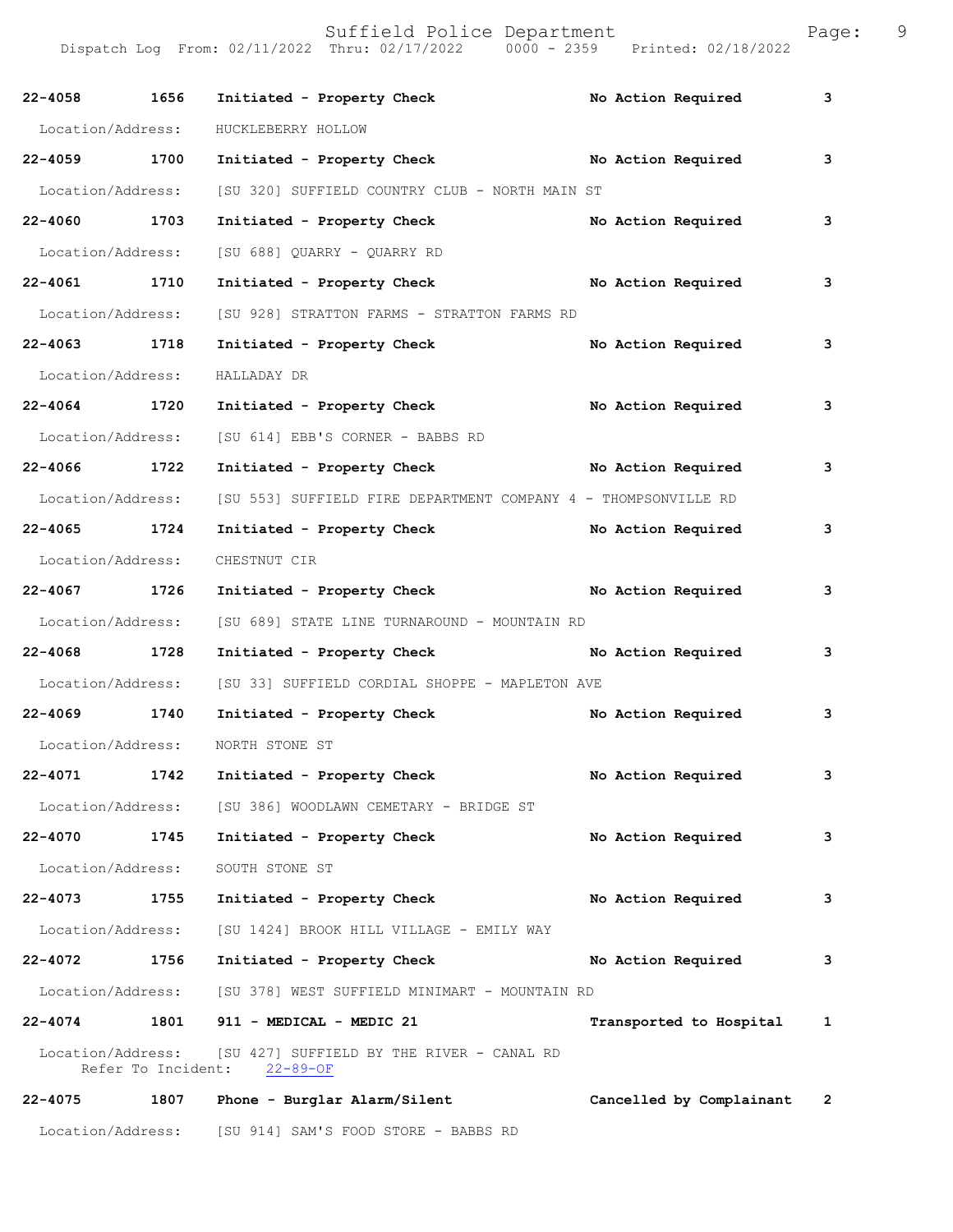|                   | Suffield Police Department<br>Dispatch Log From: 02/11/2022 Thru: 02/17/2022 0000 - 2359 Printed: 02/18/2022 | Page:                         | 10 |
|-------------------|--------------------------------------------------------------------------------------------------------------|-------------------------------|----|
|                   | 22-4076 1819 Phone - General Information 22-4076 Services Rendered 3<br>Location/Address: MAYBURY RD         |                               |    |
|                   | 22-4077 1840 Initiated - Motor Vehicle Violation<br>Location/Address: SOUTH ENTRANCE - MOUNTAIN LAUREL WAY   | Ticket Issued 3               |    |
| 3                 | 22-4078 1919 911 - General Information                                                                       | Taken/Refered to Other Agency |    |
|                   | Location/Address: [SU 324] THE SUFFIELD HOUSE - CANAL RD                                                     |                               |    |
| 22-4079 1947      | 911 - MEDICAL - MEDIC 21                                                                                     | Transported to Hospital<br>1  |    |
| Location/Address: | [SU 546] MAC DOUGAL CORRECTIONAL CENTER - EAST (S) ST                                                        |                               |    |
| 22-4080 2053      | Initiated - Property Check                                                                                   | No Action Required<br>3       |    |
| Location/Address: | [SU 614] EBB'S CORNER - BABBS RD                                                                             |                               |    |
| 22-4081 2105      | Initiated - Property Check No Action Required                                                                | 3                             |    |
| Location/Address: | [SU 689] STATE LINE TURNAROUND - MOUNTAIN RD                                                                 |                               |    |
| 22-4082 2126      | Initiated - Property Check No Action Required                                                                | 3                             |    |
| Location/Address: | [SU 326] SUFFIELD MEADOW CONDOS - SUFFIELD MEADOW DR                                                         |                               |    |
| 22-4083 2131      | Initiated - Property Check                                                                                   | No Action Required<br>3       |    |
| Location/Address: | [SU 75] FAS MART - THOMPSONVILLE RD                                                                          |                               |    |
| 22-4084 2135      | Initiated - Property Check                                                                                   | No Action Required<br>3       |    |
| Location/Address: | [SU 686] HILLTOP FARM - MAPLETON AVE                                                                         |                               |    |
| 22-4085 2157      | Initiated - Property Check No Action Required                                                                | 3                             |    |
|                   | Location/Address: [SU 495] SUFFIELD VAPE & SMOKE SHOP - MAPLETON AVE                                         |                               |    |
|                   |                                                                                                              |                               |    |

**22-4086 2234 Phone - 911 Hang Up Gone Upon Arrival 2**  Location: VIC OF 61 EAST (N) ST

## **For Date: 02/14/2022 - Monday**

| $22 - 4087$<br>Location/Address: | 0029 | Phone - Burglar Alarm/Silent<br>` - TAINTOR ST | False Alarm<br>2   |   |
|----------------------------------|------|------------------------------------------------|--------------------|---|
| $22 - 4088$                      | 0047 | Initiated - Property Check                     | No Action Required | 3 |
| Location/Address:                |      | [SU 614] EBB'S CORNER - BABBS RD               |                    |   |
| $22 - 4089$                      | 0105 | Initiated - Property Check                     | No Action Required | 3 |
| Location/Address:                |      | STATE LINE - BABBS RD                          |                    |   |
| $22 - 4090$                      | 0108 | Initiated - Property Check                     | No Action Required | 3 |
| Location/Address:                |      | [SU 688] OUARRY - OUARRY RD                    |                    |   |
| $22 - 4091$                      | 0113 | Initiated - Property Check                     | No Action Required | 3 |
| Location/Address:                |      | GRIFFIN RD                                     |                    |   |
| $22 - 4092$                      | 0128 | Initiated - Property Check                     | No Action Required | 3 |
| Location/Address:                |      | [SU 75] FAS MART - THOMPSONVILLE RD            |                    |   |
| $22 - 4093$                      | 0132 | Initiated - Property Check                     | No Action Required | 3 |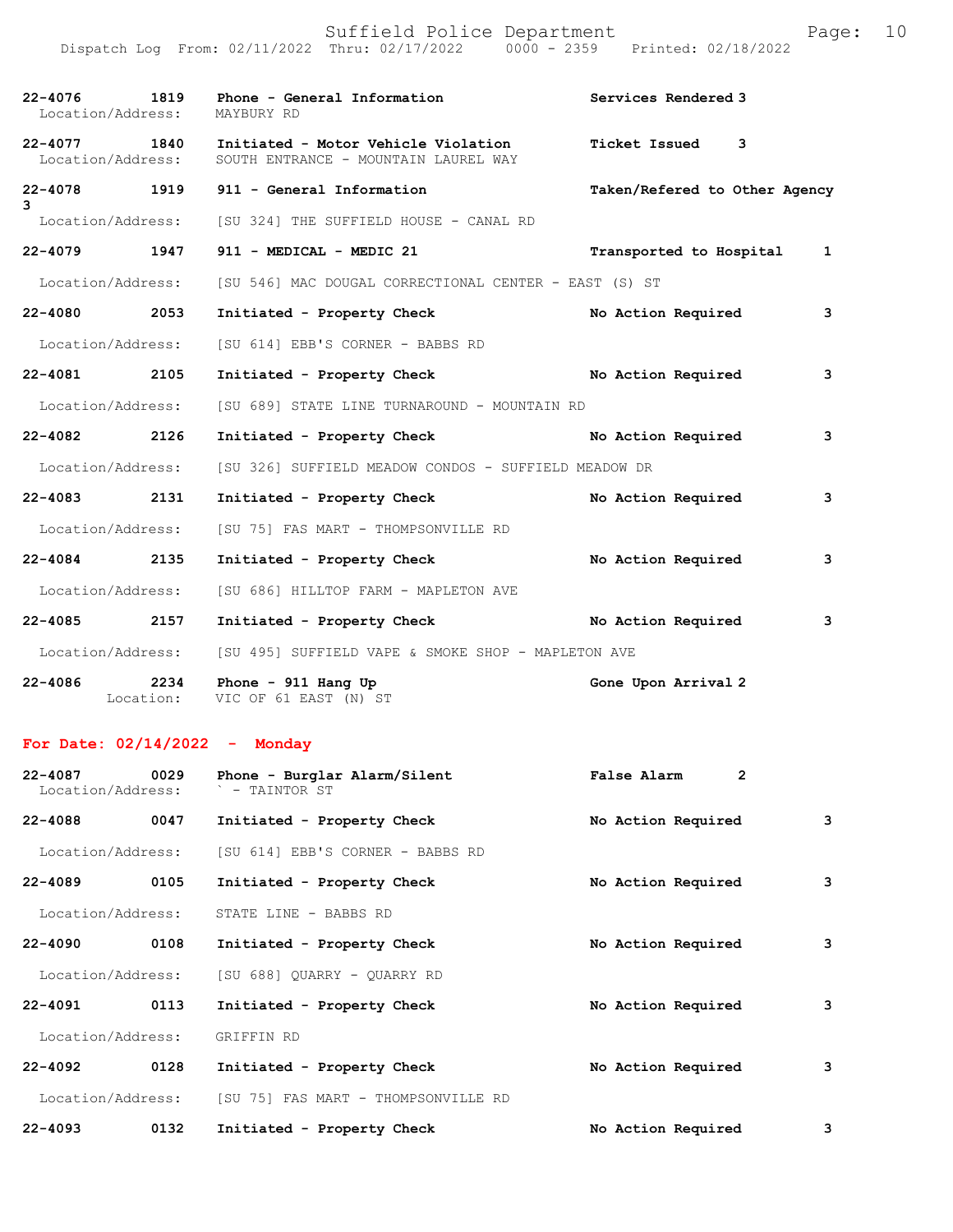|                   |      | Location/Address: [SU 495] SUFFIELD VAPE & SMOKE SHOP - MAPLETON AVE |  |                    |   |
|-------------------|------|----------------------------------------------------------------------|--|--------------------|---|
| 22-4094 0140      |      | Initiated - Property Check                                           |  | No Action Required | 3 |
| Location/Address: |      | SILVER CREEK CRSG                                                    |  |                    |   |
| 22-4095 0145      |      | No Action Required<br>Initiated - Property Check                     |  |                    | 3 |
| Location/Address: |      | LISE CIR                                                             |  |                    |   |
| 22-4096 0146      |      | Initiated - Property Check No Action Required                        |  |                    | 3 |
| Location/Address: |      | [SU 33] SUFFIELD CORDIAL SHOPPE - MAPLETON AVE                       |  |                    |   |
| 22-4097 0154      |      | Initiated - Property Check No Action Required                        |  |                    | 3 |
| Location/Address: |      | RTE.190 BRIDGE                                                       |  |                    |   |
| 22-4098 0158      |      | Initiated - Property Check No Action Required                        |  |                    | 3 |
| Location/Address: |      | [SU 326] SUFFIELD MEADOW CONDOS - SUFFIELD MEADOW DR                 |  |                    |   |
| 22-4099 0205      |      | Initiated - Property Check                                           |  | No Action Required | 3 |
| Location/Address: |      | [SU 1239] LUCKY'S PUB - UCAR ST                                      |  |                    |   |
| 22-4100 0206      |      | Initiated - Property Check                                           |  | No Action Required | 3 |
| Location/Address: |      | [SU 302] SHAMROCK CAFE - EAST (S) ST                                 |  |                    |   |
| 22-4101 0206      |      | Initiated - Property Check No Action Required                        |  |                    | 3 |
| Location/Address: |      | [SU 1511] DOANE'S ACCENT AUTO - EAST (S) ST                          |  |                    |   |
| 22-4102 0226      |      | Initiated - Property Check                                           |  | No Action Required | 3 |
| Location/Address: |      | [SU 380] WEST SUFFIELD SHOPS - MOUNTAIN RD                           |  |                    |   |
| 22-4103 0230      |      | Initiated - Property Check                                           |  | No Action Required | 3 |
| Location/Address: |      | [SU 1241] M & J BUS INC - SOUTH ST                                   |  |                    |   |
| 22-4104 0239      |      | Initiated - Traffic Control/School Traffic No Action Required        |  |                    | 3 |
| Location/Address: |      | MAPLETON AVE                                                         |  |                    |   |
| 22-4105           | 0350 | Initiated - Traffic Control/School Traffic No Action Required        |  |                    | 3 |
| Location/Address: |      | SOUTH ST                                                             |  |                    |   |
| 22-4106 0517      |      | Initiated - Property Check                                           |  | No Action Required | 3 |
| Location/Address: |      | FFYLER PL                                                            |  |                    |   |
| 22-4107 0529      |      | Initiated - Property Check                                           |  | No Action Required | 3 |
| Location/Address: |      | VALLEYVIEW DR                                                        |  |                    |   |
| 22-4108           | 0531 | Initiated - Property Check                                           |  | No Action Required | 3 |
| Location/Address: |      | [SU 495] SUFFIELD VAPE & SMOKE SHOP - MAPLETON AVE                   |  |                    |   |
| 22-4110           | 0537 | Initiated - Property Check                                           |  | No Action Required | 3 |
| Location/Address: |      | [SU 614] EBB'S CORNER - BABBS RD                                     |  |                    |   |
| 22-4109           | 0538 | Initiated - Property Check                                           |  | No Action Required | 3 |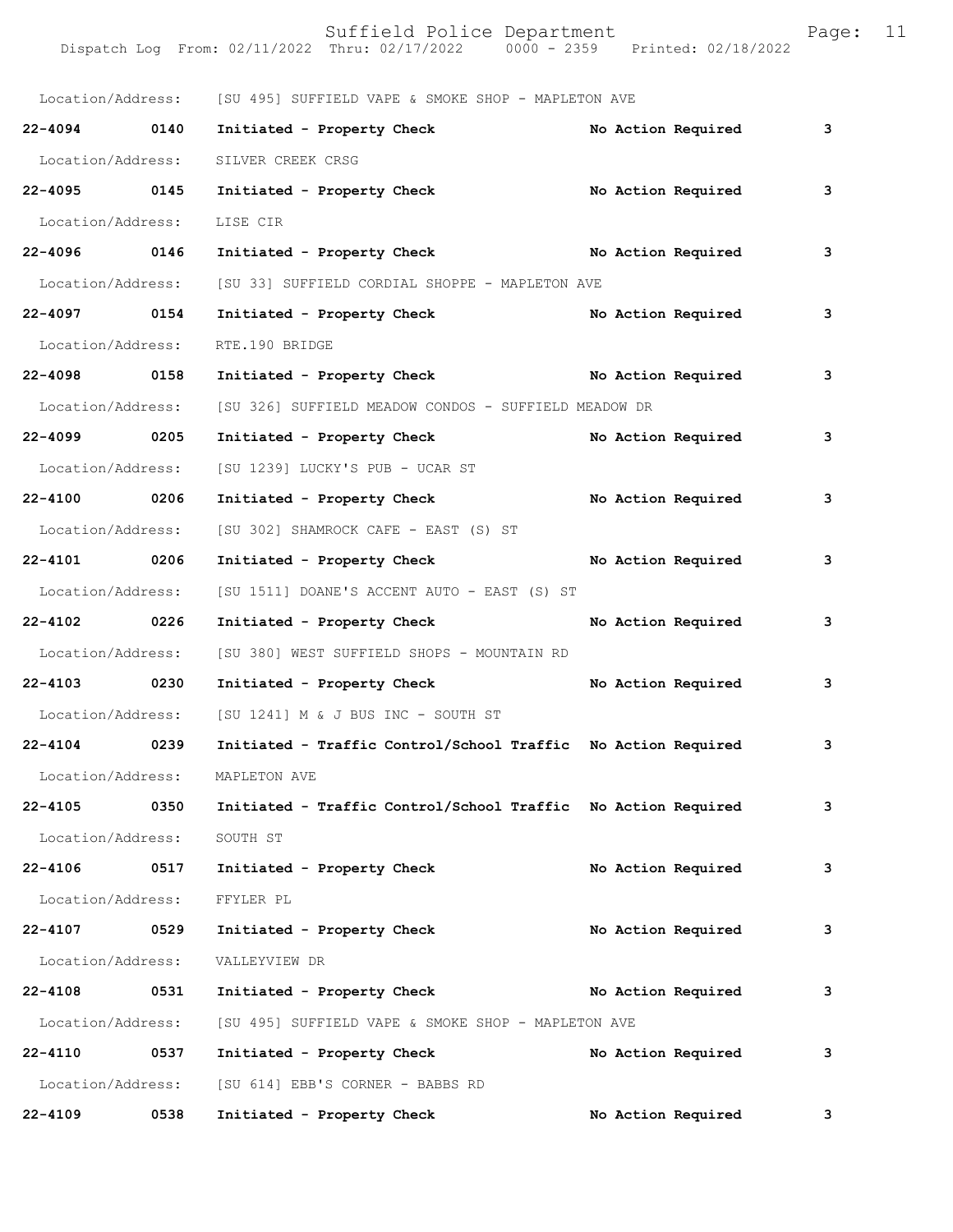Suffield Police Department Page: 12 Dispatch Log From: 02/11/2022 Thru: 02/17/2022 0000 - 2359 Printed: 02/18/2022 Location/Address: FAIRHILL LN **22-4111 0621 911 - MEDICAL - MEDIC 21 Transported to Hospital 1** Location/Address: [SU 1504] MCGROARTY, CARMEN - BRANDYWINE LN Refer To Incident: 22-90-OF **22-4112 0701 Phone - Burglar Alarm/Silent False Alarm 2**  Location/Address: [SU 468] CASHMAN, JUSTINA - RUSSELL AVE **22-4113 0718 Initiated - Follow Up No Action Required 3** Location/Address: COLSON ST **22-4114 0719 Initiated - Traffic Control/School Traffic Services Rendered 3**  Location/Address: SUFFIELD MIDDLE SCHOOL - MOUNTAIN RD **22-4115 0732 Phone - MEDICAL - MEDIC 22 Taken/Refered to Other Agency 1**  Location/Address: SCHWARTY/WHITAKER RESIDENCE - WHEELER DR **22-4117 0857 Initiated - General Information Services Rendered 3**  Location/Address: [SU 550] SUFFIELD POLICE DEPARTMENT - MOUNTAIN RD **22-4116 0912 Phone - Burglar Alarm/Silent False Alarm 2**  Location/Address: [SU 1373] MORISSETTE, JOHN & CHRISTINE - LAFOUNTAIN RD **22-4118 0951 Initiated - Animal Complaint No Action Required 3** Location/Address: [SU 550] SUFFIELD POLICE DEPARTMENT - MOUNTAIN RD 22-4119 **0953** Initiated - Follow Up **Services Rendered 3**  Location/Address: [SU 550] SUFFIELD POLICE DEPARTMENT - MOUNTAIN RD **22-4120 1004 Initiated - Property Check No Action Required 3** Location/Address: [SU 495] SUFFIELD VAPE & SMOKE SHOP - MAPLETON AVE **22-4121 1007 Initiated - Property Check No Action Required 3** Location/Address: [SU 75] FAS MART - THOMPSONVILLE RD **22-4123 1021 Initiated - Property Check No Action Required 3** Location/Address: [SU 1239] LUCKY'S PUB - UCAR ST **22-4124 1103 911 - Assist Motorist Services Rendered 3 Iocation/Address:** EAST (N) ST + THRALL AVE EAST (N) ST + THRALL AVE **22-4126 1153 Initiated - Property Check No Action Required 3** Location/Address: [SU 689] STATE LINE TURNAROUND - MOUNTAIN RD **22-4127 1217 Initiated - Community Policing Contact Services Rendered 3**  Location/Address: SPAULDING SCHOOL - MOUNTAIN RD **22-4128 1226 Initiated - ARREST WARRANT Arrest(s) Made 3**  [SU 550] SUFFIELD POLICE DEPARTMENT - MOUNTAIN RD Refer To Arrest: 22-18-AR **22-4129 1230 Initiated - Community Policing Contact Services Rendered 3**  HIGHLAND PARK MARKET - BRIDGE ST **22-4130 1232 Walk-In - Directed Patrol Services Rendered 3**  Location/Address: **22-4131 1257 Initiated - Community Policing Contact Services Rendered 3**  Location/Address: [SU 334] SUFFIELD VILLAGE SHOPPING CENTER - BRIDGE ST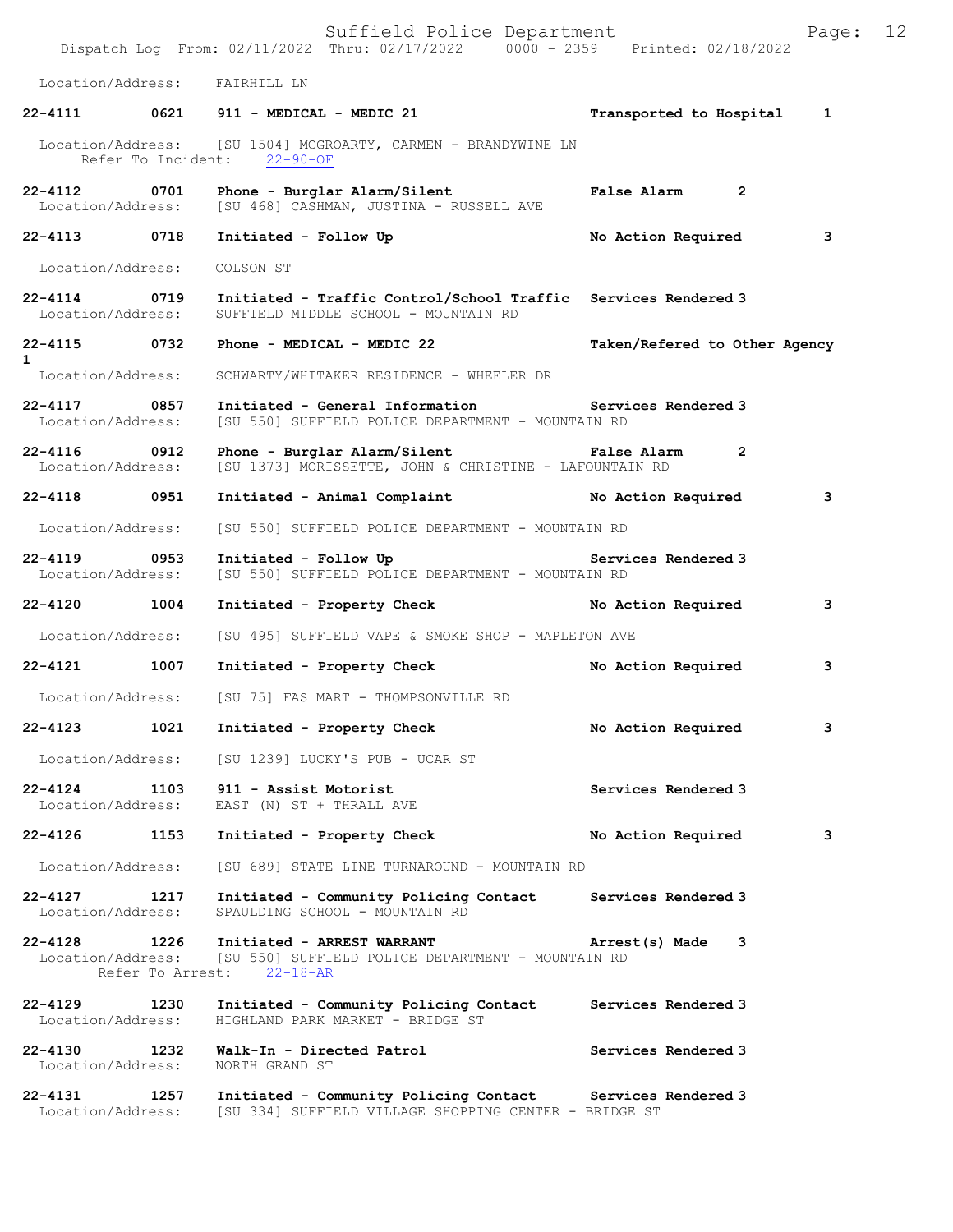|                                   |      | Suffield Police Department<br>Dispatch Log From: 02/11/2022 Thru: 02/17/2022 0000 - 2359 Printed: 02/18/2022                                                     |                         | Page: | 13 |
|-----------------------------------|------|------------------------------------------------------------------------------------------------------------------------------------------------------------------|-------------------------|-------|----|
| 22-4132 1321<br>Location/Address: |      | Initiated - Community Policing Contact Services Rendered 3<br>[SU 401] SUBWAY OF SUFFIELD - MOUNTAIN RD                                                          |                         |       |    |
| 22-4133 1334<br>Location/Address: |      | Initiated - Animal Complaint<br>[SU 626] SUFFIELD TOWN HALL - MOUNTAIN RD                                                                                        | Services Rendered 3     |       |    |
| 22-4134 1355<br>Location/Address: |      | Phone - Animal Complaint<br>STONY BROOK DR                                                                                                                       | Services Rendered 3     |       |    |
| 22-4135 1425<br>Location/Address: |      | Initiated - Animal Complaint <b>Example 2</b> Services Rendered 3<br>[SU 816] EMERGENCY AID ASSOCIATION/ST FRAN.HOME CARE - SOUTH ST                             |                         |       |    |
| 22-4136 1432<br>Location/Address: |      | Initiated - Animal Complaint <b>Exercise Services Rendered 3</b><br>[SU 1444] RIVER VALLEY ANIMAL CENTER - SOUTH ST                                              |                         |       |    |
| 22-4137 1438<br>Location/Address: |      | Initiated - General Information Services Rendered 3<br>[SU 550] SUFFIELD POLICE DEPARTMENT - MOUNTAIN RD                                                         |                         |       |    |
| 22-4138 1511<br>Location/Address: |      | Initiated - Community Policing Contact Services Rendered 3<br>[SU 115] FOOD BAG(AMG RETAIL LLC #519) - MOUNTAIN RD                                               |                         |       |    |
| 22-4139 1546<br>Location/Address: |      | Initiated - Property Check <b>Exercise Services Rendered 3</b><br>[SU 690] SUFFIELD WILDLIFE MANAGEMENT AREA - BABBS RD                                          |                         |       |    |
| 22-4140 1555<br>Location/Address: |      | Initiated - Juvenile Matters<br>[SU 583] SUFFIELD HIGH SCHOOL - SHELDON ST                                                                                       | Report Taken 3          |       |    |
| 22-4141 1622<br>Location/Address: |      | Initiated - General Information Services Rendered 3<br>[SU 550] SUFFIELD POLICE DEPARTMENT - MOUNTAIN RD                                                         |                         |       |    |
| 22-4142 1631                      |      | Initiated - Community Policing Contact No Action Required                                                                                                        |                         | 3     |    |
|                                   |      | Location/Address: [SU 625] HIGHLAND PARK MARKET - BRIDGE ST                                                                                                      |                         |       |    |
|                                   |      | 22-4143 1640 911 - MEDICAL - MEDIC 21                                                                                                                            | Transported to Hospital | 1     |    |
| Location/Address: SUFFIELD ST     |      |                                                                                                                                                                  |                         |       |    |
|                                   |      | 22-4144 1644 Walk-In - ARREST WARRANT (and Arrest (s) Made 3<br>Location/Address: [SU 550] SUFFIELD POLICE DEPARTMENT - MOUNTAIN RD<br>Refer To Arrest: 22-19-AR |                         |       |    |
| 22-4145                           | 1644 | Phone - $911$ Hang Up                                                                                                                                            | No Action Required      | 2     |    |
| Location/Address:                 |      | FIRST ST                                                                                                                                                         |                         |       |    |
| $22 - 4146$<br>Location/Address:  | 1700 | Phone - Animal Complaint<br>[SU 550] SUFFIELD POLICE DEPARTMENT - MOUNTAIN RD                                                                                    | Services Rendered 3     |       |    |
| 22-4147                           | 1749 | Phone - Welfare Check                                                                                                                                            | No Action Required      | 3     |    |
| Location/Address:                 |      | [SU 1420] DELEON RESIDENCE - THIRD ST                                                                                                                            |                         |       |    |
| $22 - 4148$                       | 1822 | Phone - Animal Complaint                                                                                                                                         | No Action Required      | 3     |    |
| Location/Address:                 |      | BOSTON NECK RD                                                                                                                                                   |                         |       |    |
| $22 - 4149$                       | 1844 | Initiated - Community Policing Contact No Action Required                                                                                                        |                         | 3     |    |
| Location/Address:                 |      | [SU 115] FOOD BAG (AMG RETAIL LLC #519) - MOUNTAIN RD                                                                                                            |                         |       |    |
| 22-4150                           | 1854 | Initiated - Property Check                                                                                                                                       | No Action Required      | 3     |    |
| Location/Address:                 |      | [SU 583] SUFFIELD HIGH SCHOOL - SHELDON ST                                                                                                                       |                         |       |    |
| 22-4151                           | 1858 | 911 - MEDICAL - MEDIC 21                                                                                                                                         | Transported to Hospital | 1     |    |
| Location/Address:                 |      | NORTH MAIN ST                                                                                                                                                    |                         |       |    |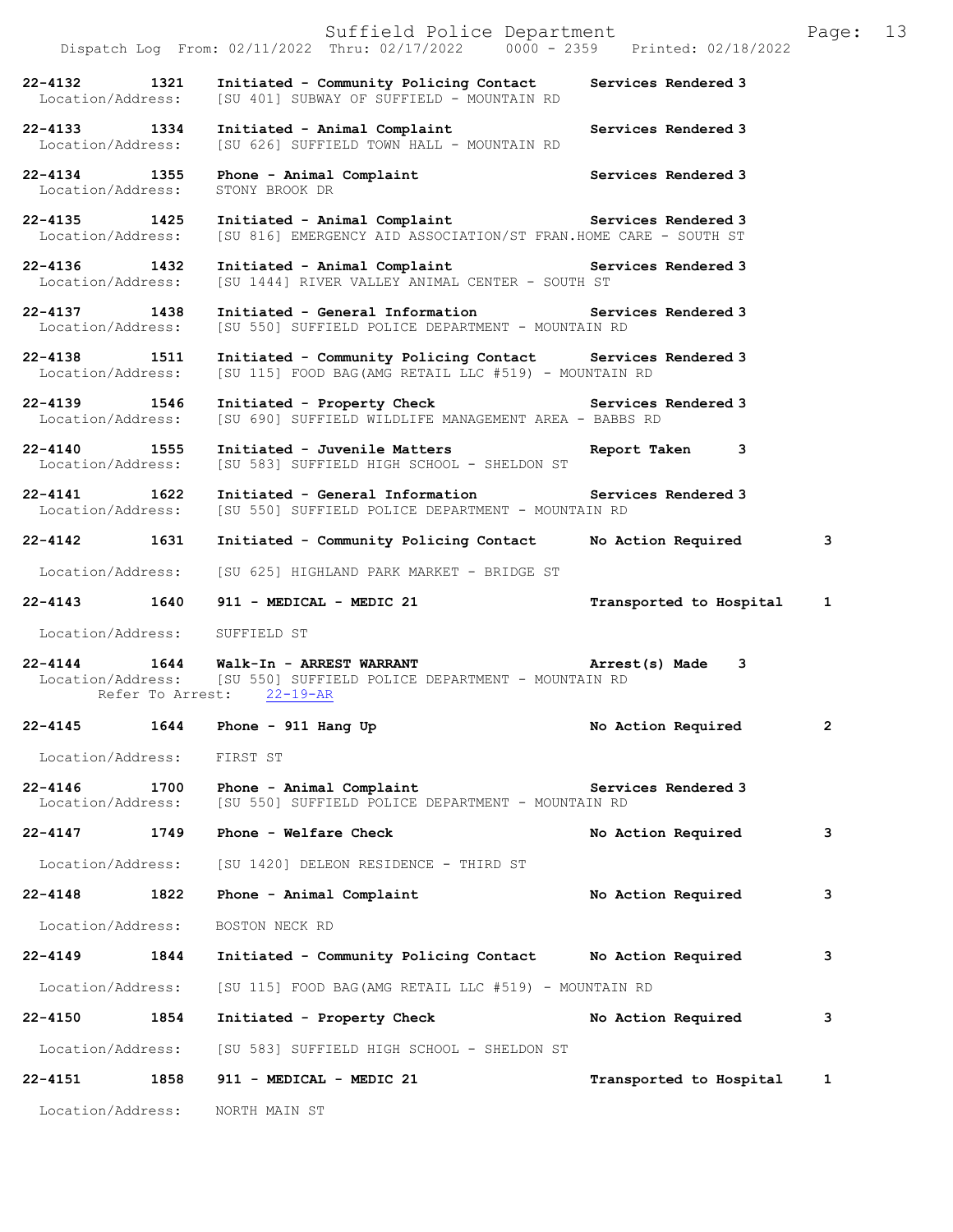|                   |      | Suffield Police Department<br>Dispatch Log From: 02/11/2022 Thru: 02/17/2022 0000 - 2359 Printed: 02/18/2022 |                         | Page: | 14 |
|-------------------|------|--------------------------------------------------------------------------------------------------------------|-------------------------|-------|----|
| 22-4152 1904      |      | Initiated - Community Policing Contact Mo Action Required                                                    |                         | 3     |    |
| Location/Address: |      | [SU 401] SUBWAY OF SUFFIELD - MOUNTAIN RD                                                                    |                         |       |    |
| 22-4153 1907      |      | Initiated - Community Policing Contact                                                                       | No Action Required      | 3     |    |
| Location/Address: |      | [SU 583] SUFFIELD HIGH SCHOOL - SHELDON ST                                                                   |                         |       |    |
| 22-4154 1950      |      | 911 - MEDICAL - MEDIC 22                                                                                     | Transported to Hospital | 1     |    |
| Location/Address: |      | MOUNTAIN RD                                                                                                  |                         |       |    |
| 22-4155 2154      |      | Initiated - Property Check No Action Required                                                                |                         | 3     |    |
| Location/Address: |      | [SU 6] AIRWAYS GOLF COURSE - SOUTH GRAND ST                                                                  |                         |       |    |
| 22-4156 2203      |      | Initiated - Property Check                                                                                   | No Action Required      | 3     |    |
| Location/Address: |      | [SU 380] WEST SUFFIELD SHOPS - MOUNTAIN RD                                                                   |                         |       |    |
| 22-4157 2337      |      | Initiated - Property Check                                                                                   | No Action Required      | 3     |    |
| Location/Address: |      | [SU 495] SUFFIELD VAPE & SMOKE SHOP - MAPLETON AVE                                                           |                         |       |    |
| 22-4159 2341      |      | Initiated - Property Check                                                                                   | No Action Required      | 3     |    |
| Location/Address: |      | [SU 75] FAS MART - THOMPSONVILLE RD                                                                          |                         |       |    |
| 22-4158 2342      |      | Initiated - Property Check No Action Required                                                                |                         | 3     |    |
| Location/Address: |      | [SU 323] SUFFIELD MIDDLE SCHOOL - MOUNTAIN RD                                                                |                         |       |    |
| 22-4160 2345      |      | Initiated - Property Check No Action Required                                                                |                         | 3     |    |
| Location/Address: |      | [SU 322] MCALISTER INTERMEDIATE SCHOOL - MOUNTAIN RD                                                         |                         |       |    |
| 22-4161 2345      |      | Initiated - Property Check                                                                                   | No Action Required      | 3     |    |
| Location/Address: |      | [SU 687] CANAL ROAD BOAT LAUNCH - CANAL RD                                                                   |                         |       |    |
| 22-4162 2347      |      | Initiated - Property Check                                                                                   | No Action Required      | 3     |    |
|                   |      | Location/Address: [SU 1215] ROY PROPERTIES - MOUNTAIN RD                                                     |                         |       |    |
| 22-4163 2353      |      | Initiated - Property Check                                                                                   | No Action Required      | 3     |    |
| Location/Address: |      | [SU 69] CVS PHARMACY - MOUNTAIN RD                                                                           |                         |       |    |
| 22-4165 2354      |      | Initiated - Property Check                                                                                   | No Action Required      | 3     |    |
| Location/Address: |      | [SU 689] STATE LINE TURNAROUND - MOUNTAIN RD                                                                 |                         |       |    |
| $22 - 4164$       | 2355 | Initiated - Property Check                                                                                   | No Action Required      | 3     |    |
| Location/Address: |      | FFYLER PL                                                                                                    |                         |       |    |
| 22-4166           | 2355 | Initiated - Property Check                                                                                   | No Action Required      | 3     |    |
| Location/Address: |      | EMILY WAY                                                                                                    |                         |       |    |
| 22-4167 2356      |      | Initiated - Property Check No Action Required                                                                |                         | 3     |    |
|                   |      | Location/Address: [SU 689] STATE LINE TURNAROUND - MOUNTAIN RD                                               |                         |       |    |

## **For Date: 02/15/2022 - Tuesday**

| $22 - 4168$ | 0000 | Initiated - Property Check | No Action Required |  |
|-------------|------|----------------------------|--------------------|--|
|-------------|------|----------------------------|--------------------|--|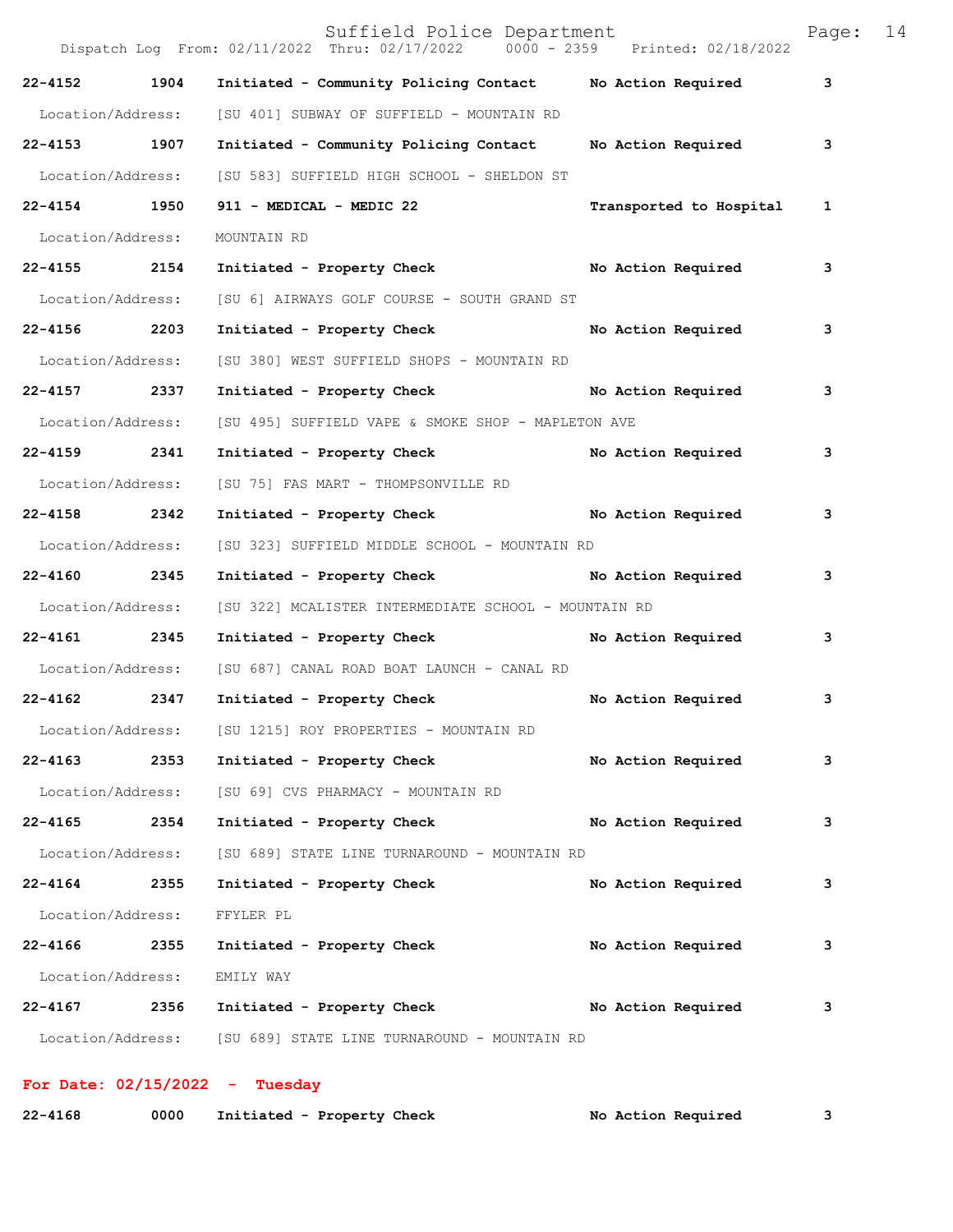|                   |      | Suffield Police Department<br>Dispatch Log From: 02/11/2022 Thru: 02/17/2022 0000 - 2359 Printed: 02/18/2022 |                    | Page: | 15 |
|-------------------|------|--------------------------------------------------------------------------------------------------------------|--------------------|-------|----|
|                   |      | Location/Address: [SU 613] MOUNTAIN RD MARKET PLACE - MOUNTAIN RD                                            |                    |       |    |
| 22-4169 0001      |      | Initiated - Property Check                                                                                   | No Action Required | 3     |    |
| Location/Address: |      | [SU 326] SUFFIELD MEADOW CONDOS - SUFFIELD MEADOW DR                                                         |                    |       |    |
| 22-4170 0009      |      | Initiated - Property Check                                                                                   | No Action Required | 3     |    |
| Location/Address: |      | [SU 614] EBB'S CORNER - BABBS RD                                                                             |                    |       |    |
| 22-4171 0017      |      | Initiated - Property Check No Action Required                                                                |                    | 3     |    |
| Location/Address: |      | [SU 33] SUFFIELD CORDIAL SHOPPE - MAPLETON AVE                                                               |                    |       |    |
| 22-4172 0024      |      | Initiated - Property Check                                                                                   | No Action Required | 3     |    |
| Location/Address: |      | DYLAN DR                                                                                                     |                    |       |    |
| $22 - 4173$       | 0032 | Initiated - Property Check                                                                                   | No Action Required | з     |    |
| Location/Address: |      | BENNETT RD                                                                                                   |                    |       |    |
| 22-4174 0034      |      | Initiated - Property Check                                                                                   | No Action Required | з     |    |
| Location/Address: |      | [SU 1241] M & J BUS INC - SOUTH ST                                                                           |                    |       |    |
| 22-4175 0039      |      | Initiated - Property Check No Action Required                                                                |                    | 3     |    |
| Location/Address: |      | [SU 333] SUFFIELD VETERINARY HOSPITAL - EAST (S) ST                                                          |                    |       |    |
| $22 - 4176$       | 0040 | Initiated - Property Check                                                                                   | No Action Required | з     |    |
| Location/Address: |      | [SU 1368] BROADBROOK BREWERY - SOUTH ST                                                                      |                    |       |    |
| 22-4177 0042      |      | Initiated - Property Check                                                                                   | No Action Required | 3     |    |
| Location/Address: |      | [SU 604] KELLY CONTAINER INC - SOUTH ST                                                                      |                    |       |    |
| 22-4178 0045      |      | Initiated - Property Check                                                                                   | No Action Required | 3     |    |
| Location/Address: |      | KENNY ROBERTS MEMORIAL DR                                                                                    |                    |       |    |
| 22-4179           | 0116 | Initiated - Property Check                                                                                   | No Action Required | 3     |    |
|                   |      | Location/Address: [SU 598] SUNRISE PARK - MOUNTAIN RD                                                        |                    |       |    |
| 22-4180 0138      |      | Initiated - Property Check                                                                                   | No Action Required | 3     |    |
| Location/Address: |      | QUARRY RD                                                                                                    |                    |       |    |
| 22-4181           | 0146 | Initiated - Property Check                                                                                   | No Action Required | 3     |    |
| Location/Address: |      | [SU 1241] M & J BUS INC - SOUTH ST                                                                           |                    |       |    |
| $22 - 4182$       | 0147 | Initiated - Property Check                                                                                   | No Action Required | 3     |    |
| Location/Address: |      | [SU 554] SUFFIELD FIRE DEPARTMENT COMPANY 3 - COPPER HILL RD                                                 |                    |       |    |
| 22-4184 0203      |      | Initiated - Property Check                                                                                   | No Action Required | 3     |    |
| Location/Address: |      | [SU 140] GUYS AUTO SALES - MOUNTAIN RD                                                                       |                    |       |    |
| $22 - 4185$       | 0217 | Initiated - Property Check                                                                                   | No Action Required | 3     |    |
| Location/Address: |      | [SU 1436] GOODYEAR FARM - MOUNTAIN RD                                                                        |                    |       |    |
| 22-4186           | 0222 | Initiated - Property Check                                                                                   | No Action Required | 3     |    |
| Location/Address: |      | [SU 115] FOOD BAG (AMG RETAIL LLC #519) - MOUNTAIN RD                                                        |                    |       |    |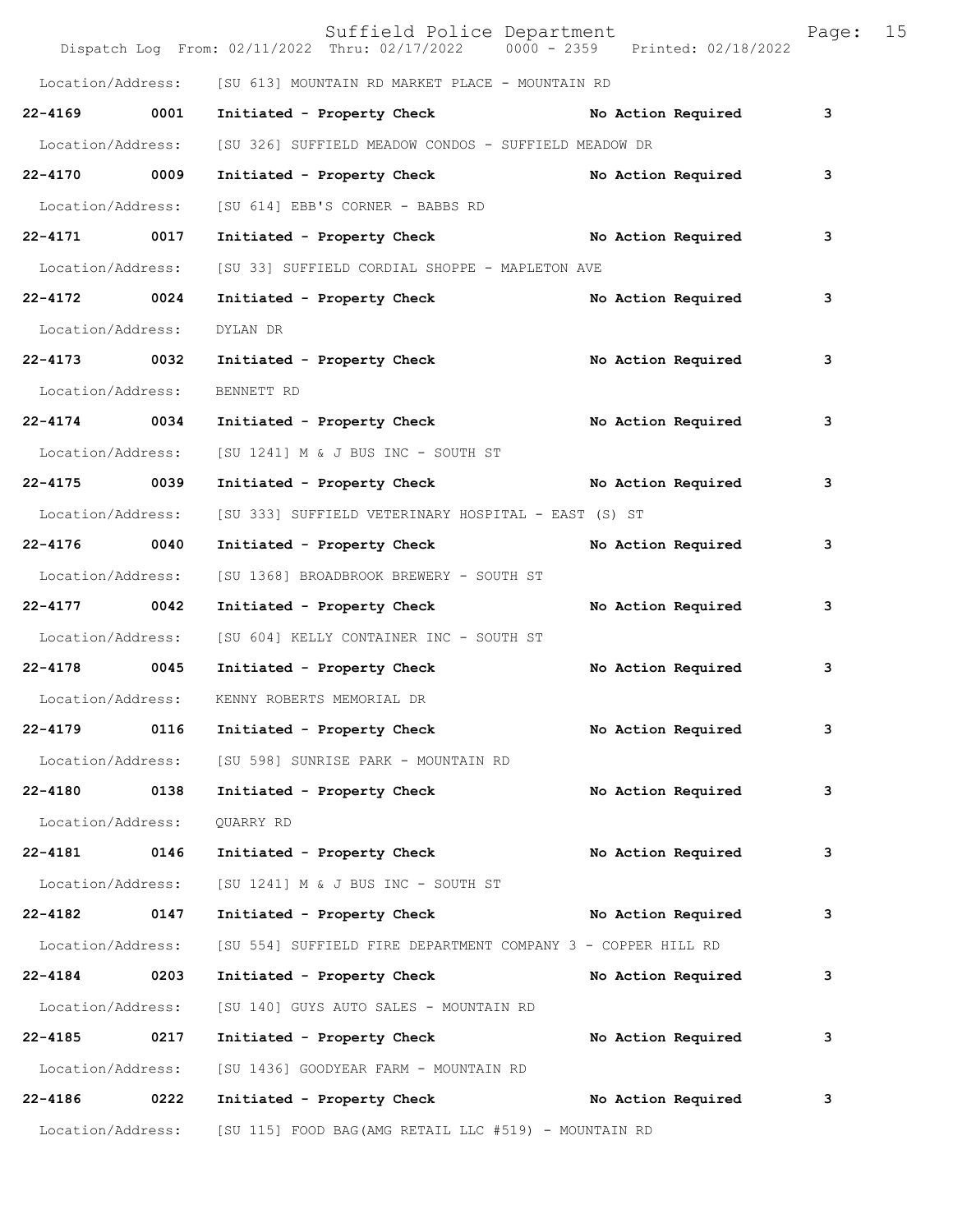| aɑe: |  | 16 |  |
|------|--|----|--|
|      |  |    |  |

| $22 - 4187$                      | 0227 | Initiated - Property Check                                                                                      | No Action Required  | 3 |
|----------------------------------|------|-----------------------------------------------------------------------------------------------------------------|---------------------|---|
| Location/Address:                |      | [SU 583] SUFFIELD HIGH SCHOOL - SHELDON ST                                                                      |                     |   |
| 22-4188 0233                     |      | Initiated - Property Check                                                                                      | No Action Required  | 3 |
| Location/Address:                |      | [SU 424] V.F.W. - SHELDON ST                                                                                    |                     |   |
| 22-4189 0305                     |      | Initiated - Traffic Control/School Traffic No Action Required                                                   |                     | 3 |
| Location/Address:                |      | [SU 626] SUFFIELD TOWN HALL - MOUNTAIN RD                                                                       |                     |   |
| 22-4190 0308                     |      | Initiated - Property Check                                                                                      | No Action Required  | 3 |
| Location/Address:                |      | [SU 49] SACRED HEART CHURCH - MOUNTAIN RD                                                                       |                     |   |
| 22-4191 0411                     |      | Initiated - Property Check                                                                                      | No Action Required  | 3 |
| Location/Address:                |      | DEER RUN                                                                                                        |                     |   |
| 22-4192 0416                     |      | Initiated - Property Check No Action Required                                                                   |                     | 3 |
| Location/Address:                |      | HERITAGE TRL                                                                                                    |                     |   |
| 22-4193 0421                     |      | Initiated - Property Check No Action Required                                                                   |                     | 3 |
| Location/Address:                |      | [SU 1511] DOANE'S ACCENT AUTO - EAST (S) ST                                                                     |                     |   |
| 22-4194 0432                     |      | Initiated - Property Check                                                                                      | No Action Required  | 3 |
| Location/Address:                |      | [SU 326] SUFFIELD MEADOW CONDOS - SUFFIELD MEADOW DR                                                            |                     |   |
| $22 - 4195$<br>Location/Address: | 0436 | Initiated - Suspicious Vehicle<br>WEST BASS LN                                                                  | Services Rendered 2 |   |
| 22-4196 0436                     |      | Initiated - Property Check No Action Required                                                                   |                     | 3 |
| Location/Address:                |      | [SU 330] SPAULDING SCHOOL - MOUNTAIN RD                                                                         |                     |   |
| 22-4197 0448                     |      | Initiated - Property Check                                                                                      | No Action Required  | 3 |
|                                  |      | Location/Address: [SU 561] BRUCE PARK - MOUNTAIN RD                                                             |                     |   |
|                                  |      | 22-4198 0448 Initiated - Property Check                                                                         | No Action Required  | 3 |
| Location/Address:                |      | [SU 495] SUFFIELD VAPE & SMOKE SHOP - MAPLETON AVE                                                              |                     |   |
| 22-4199 0454                     |      | Initiated - Property Check                                                                                      | No Action Required  | 3 |
| Location/Address:                |      | [SU 380] WEST SUFFIELD SHOPS - MOUNTAIN RD                                                                      |                     |   |
| 22-4200 0714                     |      | Initiated - Traffic Control/School Traffic No Action Required                                                   |                     | 3 |
| Location/Address:                |      | [SU 583] SUFFIELD HIGH SCHOOL - SHELDON ST                                                                      |                     |   |
| 22-4201<br>Location/Address:     | 0723 | Initiated - Traffic Control/School Traffic Services Rendered 3<br>[SU 323] SUFFIELD MIDDLE SCHOOL - MOUNTAIN RD |                     |   |
| 22-4202 0736                     |      | Initiated - Property Check                                                                                      | No Action Required  | 3 |
| Location/Address:                |      | [SU 495] SUFFIELD VAPE & SMOKE SHOP - MAPLETON AVE                                                              |                     |   |
| 22-4204 0744                     |      | Initiated - Property Check                                                                                      | No Action Required  | 3 |
| Location/Address:                |      | [SU 686] HILLTOP FARM - MAPLETON AVE                                                                            |                     |   |
| 22-4203                          | 0747 | Initiated - Property Check                                                                                      | No Action Required  | 3 |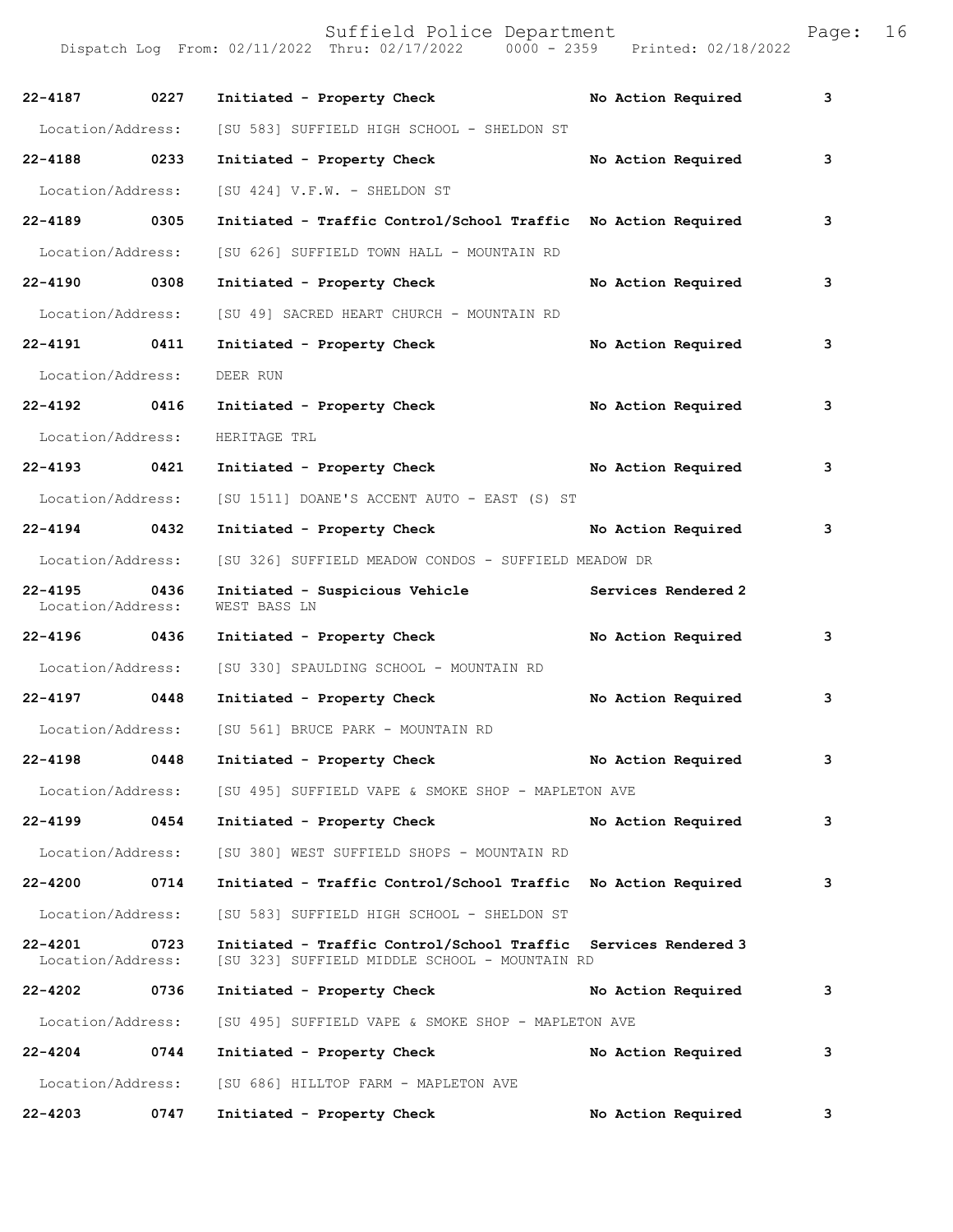|                                      |           | Suffield Police Department<br>Dispatch Log From: 02/11/2022 Thru: 02/17/2022 0000 - 2359 Printed: 02/18/2022 |                     | Page: | 17 |
|--------------------------------------|-----------|--------------------------------------------------------------------------------------------------------------|---------------------|-------|----|
| Location/Address:                    |           | [SU 583] SUFFIELD HIGH SCHOOL - SHELDON ST                                                                   |                     |       |    |
| $22 - 4205$<br>Location/Address:     | 0803      | Initiated - Follow Up<br>[SU 520] DUNKIN DONUTS - MOUNTAIN RD                                                | Services Rendered 3 |       |    |
| 22-4206 0809                         |           | Initiated - Property Check                                                                                   | No Action Required  | 3     |    |
| Location/Address:                    |           | [SU 332] SUFFIELD SPORTSMAN ASSOC. - PHELPS RD                                                               |                     |       |    |
| $22 - 4207$                          | 0818      | Initiated - Property Check                                                                                   | No Action Required  | 3     |    |
| Location/Address:                    |           | [SU 1528] RAIL TRAIL - PHELPS RD                                                                             |                     |       |    |
| 22-4208                              | 0825      | Initiated - Property Check                                                                                   | No Action Required  | 3     |    |
| Location/Address:                    |           | [SU 614] EBB'S CORNER - BABBS RD                                                                             |                     |       |    |
| 22-4210 0849                         |           | Initiated - Property Check                                                                                   | No Action Required  | 3     |    |
| Location/Address:                    |           | [SU 380] WEST SUFFIELD SHOPS - MOUNTAIN RD                                                                   |                     |       |    |
| 22-4211<br>0850<br>Location/Address: |           | Initiated - Animal Complaint<br>[SU 550] SUFFIELD POLICE DEPARTMENT - MOUNTAIN RD                            | Services Rendered 3 |       |    |
| 22-4212 0852<br>Location/Address:    |           | Phone - Animal Complaint<br>HALLADAY DR                                                                      | Gone Upon Arrival 3 |       |    |
| 22-4213 0930                         |           | Initiated - Animal Complaint                                                                                 | No Action Required  | 3     |    |
| Location/Address:                    |           | GRIFFIN RD                                                                                                   |                     |       |    |
| $22 - 4214$<br>Location/Address:     | 0942      | Initiated - Property Check<br>[SU 688] QUARRY - QUARRY RD                                                    | Services Rendered 3 |       |    |
| $22 - 4215$                          | 0949      | Initiated - Traffic Control/School Traffic No Action Required                                                |                     | 3     |    |
| Location/Address:                    |           | MAPLETON AVE                                                                                                 |                     |       |    |
| $22 - 4216$<br>Location/Address:     | 0956      | Initiated - Motor Vehicle Violation<br>MAPLETON AVE + HIGHLAND RIDGE DR                                      | Verbal Warning 3    |       |    |
| $22 - 4217$<br>Location/Address:     | 1034      | Initiated - Animal Complaint<br>WOODWORTH ST                                                                 | Services Rendered 3 |       |    |
| 22-4218<br>Location/Address:         | 1041      | Initiated - Animal Complaint<br>THOMPSONVILLE RD                                                             | Verbal Warning 3    |       |    |
| 22-4219 1051<br>Location/Address:    |           | Initiated - Traffic Control/School Traffic Services Rendered 3<br>REMINGTON ST                               |                     |       |    |
| 22-4220 1053<br>Location/Address:    |           | Initiated - Animal Complaint<br>MICHAEL LN                                                                   | Verbal Warning<br>3 |       |    |
| 22-4221 1058<br>Location/Address:    |           | Initiated - Motor Vehicle Violation<br>REMINGTON ST + POOLE RD                                               | Verbal Warning 3    |       |    |
| 22-4222                              | 1103      | Initiated - Property Check                                                                                   | No Action Required  | 3     |    |
| Location/Address:                    |           | [SU 583] SUFFIELD HIGH SCHOOL - SHELDON ST                                                                   |                     |       |    |
| 22-4223 1108<br>Location/Address:    |           | Initiated - Animal Complaint<br>BROOKSIDE DR                                                                 | Verbal Warning 3    |       |    |
| 22-4224                              | 1111      | Initiated - Traffic Control/School Traffic No Action Required                                                |                     | 3     |    |
|                                      | Location: | 2500 MOUNTAIN RD                                                                                             |                     |       |    |
| $22 - 4225$<br>Location/Address:     | 1119      | Initiated - Community Policing Contact<br>[SU 115] FOOD BAG (AMG RETAIL LLC #519) - MOUNTAIN RD              | Services Rendered 3 |       |    |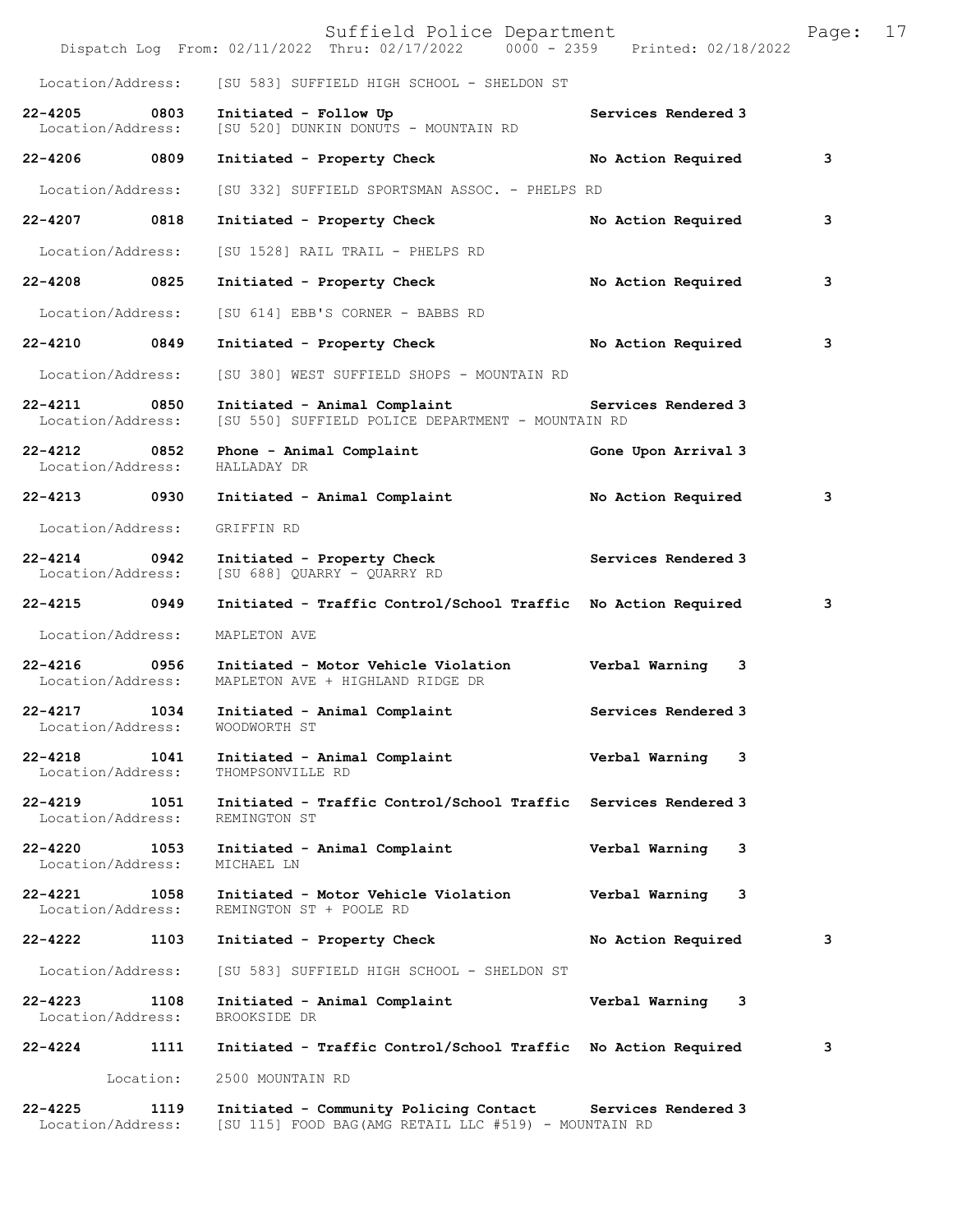|                                   |                            | Suffield Police Department<br>Dispatch Log From: 02/11/2022 Thru: 02/17/2022 0000 - 2359 Printed: 02/18/2022                      |                         | Page:          | 18 |
|-----------------------------------|----------------------------|-----------------------------------------------------------------------------------------------------------------------------------|-------------------------|----------------|----|
| $22 - 4226$                       | 1139                       | Initiated - Property Check No Action Required                                                                                     |                         | 3              |    |
|                                   |                            | Location/Address: [SU 690] SUFFIELD WILDLIFE MANAGEMENT AREA - BABBS RD                                                           |                         |                |    |
| 22-4238 1145                      |                            | Initiated - Property Check                                                                                                        | No Action Required      | 3              |    |
| Location/Address:                 |                            | [SU 583] SUFFIELD HIGH SCHOOL - SHELDON ST                                                                                        |                         |                |    |
| 22-4227 1159                      |                            | Initiated - Community Policing Contact No Action Required                                                                         |                         | 3              |    |
| Location/Address:                 |                            | [SU 334] SUFFIELD VILLAGE SHOPPING CENTER - BRIDGE ST                                                                             |                         |                |    |
| 22-4228 1218                      |                            |                                                                                                                                   |                         | $\overline{2}$ |    |
| Location/Address:                 |                            | [SU 335] SUFFIELD WATER POLLUTION CONTROL - EAST (S) ST                                                                           |                         |                |    |
| 22-4229 1222                      |                            | Initiated - Animal Complaint<br>Location/Address: PROSPECT ST                                                                     | Verbal Warning 3        |                |    |
| Location/Address: BIRCH RD        |                            | 22-4230 1239 Initiated - Assist Motorist                                                                                          | Services Rendered 3     |                |    |
| Location/Address:                 |                            | 22-4231 1239 Initiated - Animal Complaint Carl Verbal Warning 3<br>RATLEY RD                                                      |                         |                |    |
|                                   |                            | 22-4232 1253 Initiated - Animal Complaint Services Rendered 3<br>Location/Address: SOUTH STONE ST                                 |                         |                |    |
|                                   |                            | 22-4233 1256 Initiated - OUTSIDE ASSIST<br>Location: RT 190 BRIDGE                                                                | Services Rendered 3     |                |    |
|                                   |                            | 22-4236 1319 Initiated - Property Check                                                                                           | No Action Required      | 3              |    |
| Location/Address:                 |                            | FFYLER PL                                                                                                                         |                         |                |    |
| 22-4237 1402                      |                            | Initiated - Traffic Control/School Traffic Services Rendered 3<br>Location/Address: [SU 583] SUFFIELD HIGH SCHOOL - SHELDON ST    |                         |                |    |
| $22 - 4239$                       | 1425                       | Initiated - Traffic Control/School Traffic Services Rendered 3<br>Location/Address: [SU 323] SUFFIELD MIDDLE SCHOOL - MOUNTAIN RD |                         |                |    |
| 22-4241                           | 1502                       | Initiated - Property Check<br>Location/Address: [SU 561] BRUCE PARK - MOUNTAIN RD                                                 | Services Rendered 3     |                |    |
| $22 - 4242$                       | 1508                       | Initiated - Follow Up                                                                                                             | No Action Required      | 3              |    |
| Location/Address:                 |                            | [SU 550] SUFFIELD POLICE DEPARTMENT - MOUNTAIN RD                                                                                 |                         |                |    |
| 22-4243 1514<br>Location/Address: |                            | Initiated - Animal Complaint<br>[SU 1444] RIVER VALLEY ANIMAL CENTER - SOUTH ST                                                   | Services Rendered 3     |                |    |
| 22-4244 1530                      |                            | Phone - MEDICAL - MEDIC 21                                                                                                        | Transported to Hospital | 1              |    |
| Location/Address:                 |                            | NORTH GRAND ST                                                                                                                    |                         |                |    |
| 22-4245 1533<br>Location/Address: |                            | Phone - MEDICAL - MEDIC 22<br>[SU 1222] SUFFIELD COMMONS - NORTH MAIN ST                                                          | Could Not Locate 1      |                |    |
| 22-4247 1550<br>Location/Address: |                            | Phone - Animal Complaint<br>[SU 1241] M & J BUS INC - SOUTH ST                                                                    | Services Rendered 3     |                |    |
| $22 - 4248$<br>Location/Address:  | 1600<br>Refer To Incident: | Initiated - Juvenile Matters<br>[SU 330] SPAULDING SCHOOL - MOUNTAIN RD<br>$22 - 92 - OF$                                         | Report Taken<br>3       |                |    |
| 22-4249                           | 1605                       | Initiated - Follow Up                                                                                                             | No Action Required      | з              |    |
|                                   |                            | Location/Address: [SU 550] SUFFIELD POLICE DEPARTMENT - MOUNTAIN RD                                                               |                         |                |    |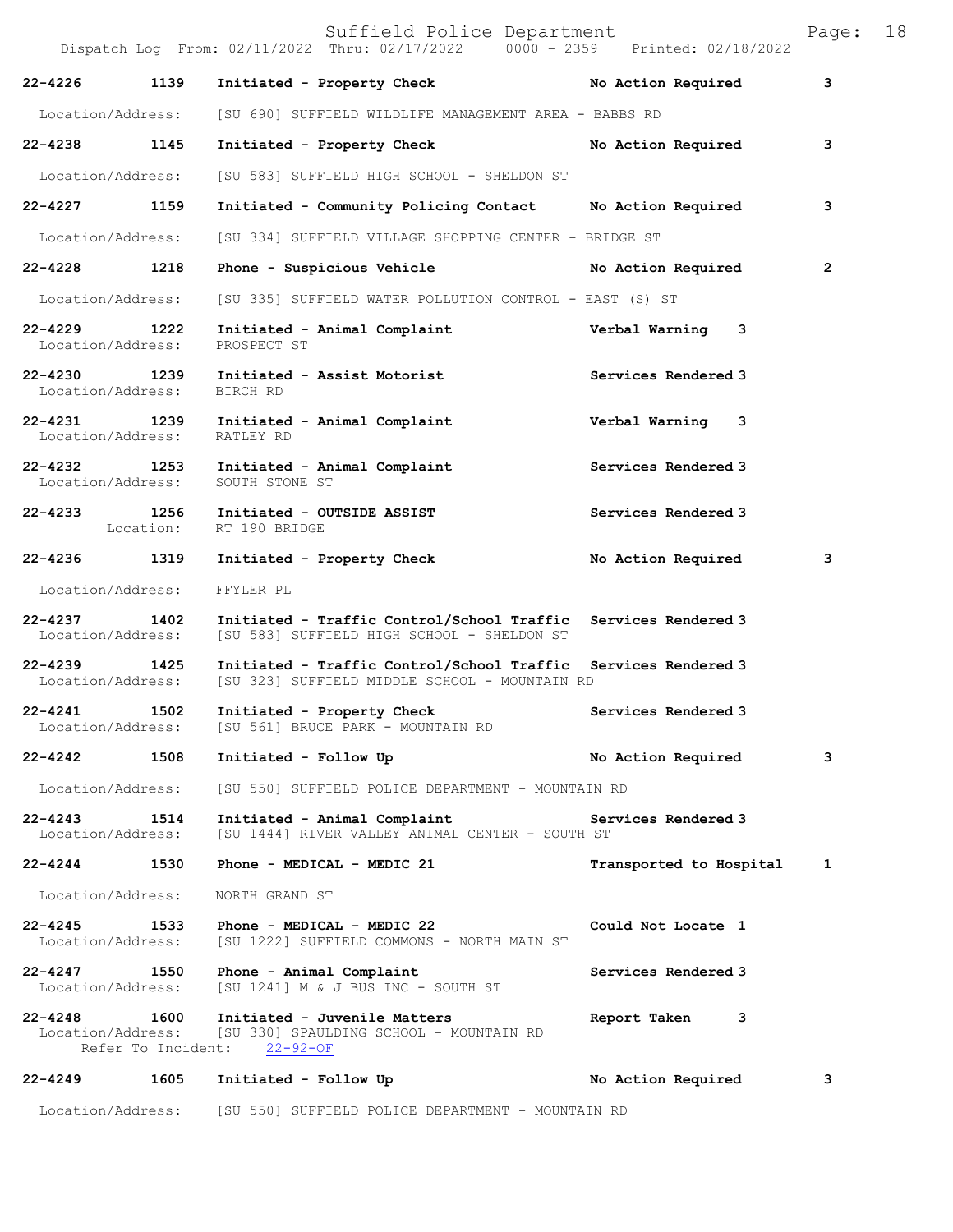|                   |      | Suffield Police Department<br>Dispatch Log From: 02/11/2022 Thru: 02/17/2022 0000 - 2359 Printed: 02/18/2022                                                    |                           | Page:        | 19 |
|-------------------|------|-----------------------------------------------------------------------------------------------------------------------------------------------------------------|---------------------------|--------------|----|
| 22-4250 1615      |      | Initiated - Animal Complaint Mo Action Required                                                                                                                 |                           | 3            |    |
| Location/Address: |      | THOMPSONVILLE RD                                                                                                                                                |                           |              |    |
|                   |      | 22-4251 1621 911 - MEDICAL - MEDIC 22                                                                                                                           | Transported to Hospital 1 |              |    |
|                   |      | Location/Address: [SU 859] DADDARIO, JENNIFER - COLD SPRING LN                                                                                                  |                           |              |    |
| 22-4252 1631      |      | Initiated - Property Check<br>Location/Address: [SU 598] SUNRISE PARK - MOUNTAIN RD                                                                             | Services Rendered 3       |              |    |
|                   |      | 22-4253 1640 Walk-In - Larceny<br>Location/Address: [SU 550] SUFFIELD POLICE DEPARTMENT - MOUNTAIN RD<br>Refer To Incident: 22-93-OF                            | Report Taken 2            |              |    |
|                   |      | 22-4254 1646 911 - MEDICAL - MEDIC 23                                                                                                                           | Transported to Hospital 1 |              |    |
|                   |      | Location/Address: [SU 324] THE SUFFIELD HOUSE - CANAL RD                                                                                                        |                           |              |    |
|                   |      | 22-4255 1654 911 - MEDICAL - MEDIC 22                                                                                                                           | Transported to Hospital   | 1            |    |
|                   |      | Location/Address: SPRUCE (W) ST                                                                                                                                 |                           |              |    |
|                   |      | 22-4256 1744 911 - 911 Hang Up                                                                                                                                  | No Action Required        | $\mathbf{2}$ |    |
| Location/Address: |      | NORTH ST + LONGVIEW DR                                                                                                                                          |                           |              |    |
| 22-4257 1804      |      | Initiated - Property Check                                                                                                                                      | No Action Required        | 3            |    |
| Location/Address: |      | [SU 380] WEST SUFFIELD SHOPS - MOUNTAIN RD                                                                                                                      |                           |              |    |
| 22-4258 1810      |      | Initiated - Property Check                                                                                                                                      | No Action Required        | 3            |    |
| Location/Address: |      | [SU 583] SUFFIELD HIGH SCHOOL - SHELDON ST                                                                                                                      |                           |              |    |
| 22-4260 1824      |      | Initiated - Property Check                                                                                                                                      | No Action Required        | 3            |    |
|                   |      | Location/Address: [SU 689] STATE LINE TURNAROUND - MOUNTAIN RD                                                                                                  |                           |              |    |
|                   |      | 22-4261 1830 Initiated - Property Check                                                                                                                         | No Action Required        | 3            |    |
|                   |      | Location/Address: [SU 614] EBB'S CORNER - BABBS RD                                                                                                              |                           |              |    |
| 22-4262 1831      |      | Initiated - Property Check                                                                                                                                      | No Action Required        | 3            |    |
|                   |      | Location/Address: HALLADAY DR                                                                                                                                   |                           |              |    |
|                   |      | 22-4263 1839 Initiated - Property Check No Action Required                                                                                                      |                           | 3            |    |
|                   |      | Location/Address: [SU 690] SUFFIELD WILDLIFE MANAGEMENT AREA - BABBS RD                                                                                         |                           |              |    |
| 22-4264 1842      |      | Phone - Fire Department - Box Alarm Report Taken 1<br>Location/Address: [SU 917] BREWSTER HALL SUFFIELD ACADEMY - NORTH MAIN ST<br>Refer To Fire Case: 22-87-IN |                           |              |    |
|                   |      | 22-4265 1845 911 - Assist Motorist                                                                                                                              | No Action Required        | 3            |    |
| Location/Address: |      | MOUNTAIN RD                                                                                                                                                     |                           |              |    |
| 22-4266 1910      |      | Initiated - Property Check No Action Required                                                                                                                   |                           | 3            |    |
|                   |      | Location/Address: [SU 49] SACRED HEART CHURCH - MOUNTAIN RD                                                                                                     |                           |              |    |
| 22-4267           | 1920 | Initiated - Property Check                                                                                                                                      | No Action Required        | 3            |    |
| Location/Address: |      | [SU 6] AIRWAYS GOLF COURSE - SOUTH GRAND ST                                                                                                                     |                           |              |    |
| $22 - 4268$       | 2030 | Initiated - Property Check                                                                                                                                      | No Action Required        | 3            |    |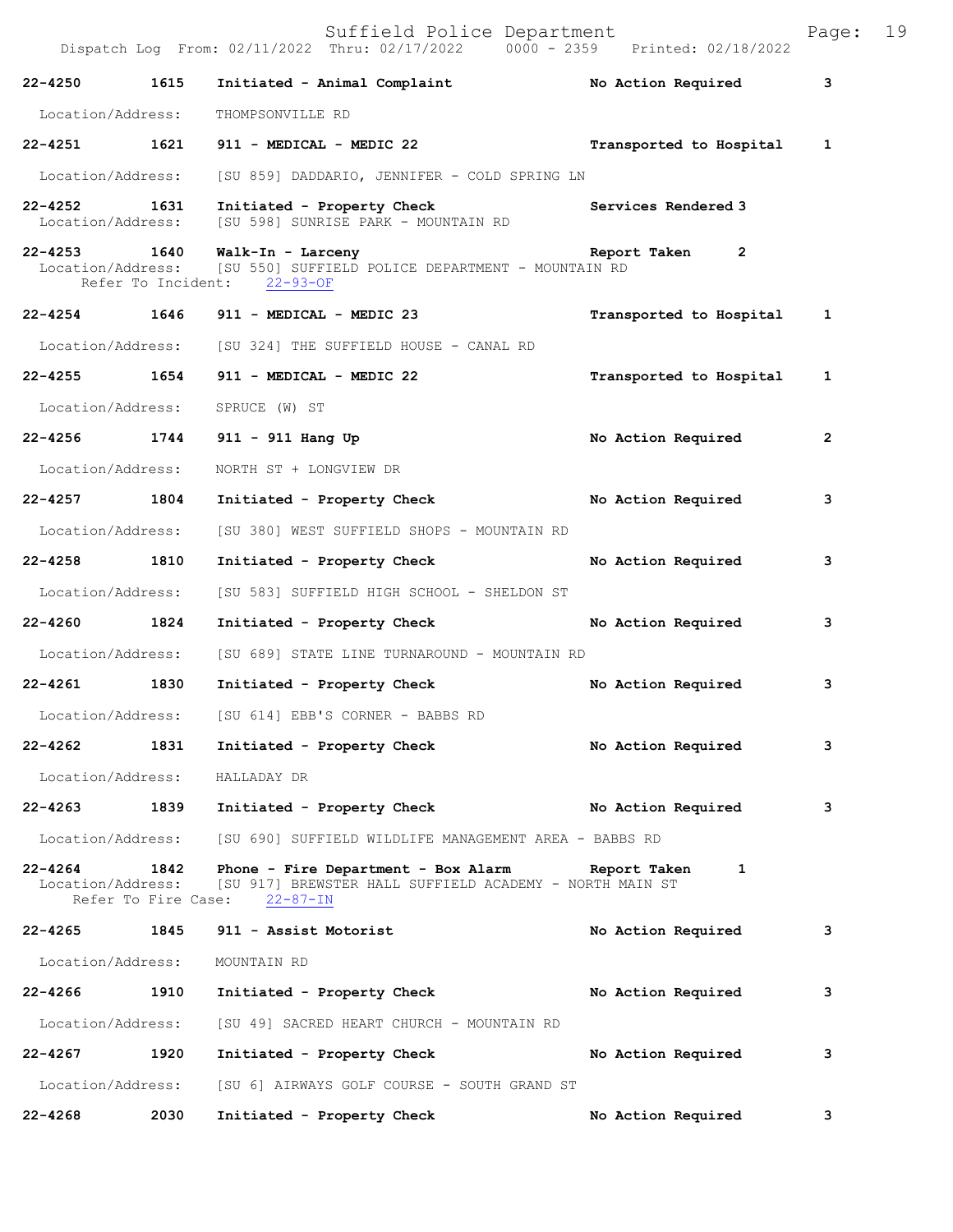|                                   |                    | Suffield Police Department<br>Dispatch Log From: 02/11/2022 Thru: 02/17/2022 0000 - 2359 Printed: 02/18/2022 |                    | Page:        | 20 |
|-----------------------------------|--------------------|--------------------------------------------------------------------------------------------------------------|--------------------|--------------|----|
|                                   |                    | Location/Address: [SU 69] CVS PHARMACY - MOUNTAIN RD                                                         |                    |              |    |
| $22 - 4269$<br>Location/Address:  | Refer To Incident: | 2058 911 - Animal Complaint<br>SOUTH STONE ST<br>$22 - 94 - OF$                                              | Report Taken 3     |              |    |
|                                   |                    | 22-4270 2112 911 - MEDICAL - MEDIC 21 Transported to Hospital                                                |                    | 1            |    |
| Location/Address:                 |                    | LONGVIEW DR                                                                                                  |                    |              |    |
|                                   |                    | 22-4271 2151 911 - 911 Hang Up                                                                               | No Action Required | $\mathbf{2}$ |    |
| Location/Address:                 |                    | [SU 1447] COPPER HILL EQUESTRIAN CENTER - PHELPS RD                                                          |                    |              |    |
| 22-4272 2216                      |                    | Initiated - Property Check No Action Required                                                                |                    | 3            |    |
| Location/Address:                 |                    | [SU 115] FOOD BAG(AMG RETAIL LLC #519) - MOUNTAIN RD                                                         |                    |              |    |
| 22-4273 2302<br>Location/Address: |                    | Phone - Burglar Alarm/Silent Talse Alarm 2<br>[SU 495] SUFFIELD VAPE & SMOKE SHOP - MAPLETON AVE             |                    |              |    |
| 22-4274 2322                      |                    | Initiated - Property Check                                                                                   | No Action Required | 3            |    |
| Location/Address:                 |                    | [SU 302] SHAMROCK CAFE - EAST (S) ST                                                                         |                    |              |    |
| 22-4275 2324                      |                    | Initiated - Property Check                                                                                   | No Action Required | 3            |    |
| Location/Address:                 |                    | [SU 1239] LUCKY'S PUB - UCAR ST                                                                              |                    |              |    |
| 22-4276 2326                      |                    | Initiated - Property Check                                                                                   | No Action Required | 3            |    |
| Location/Address:                 |                    | [SU 1241] M & J BUS INC - SOUTH ST                                                                           |                    |              |    |
| 22-4277 2332                      |                    | Initiated - Property Check                                                                                   | No Action Required | 3            |    |
| Location/Address:                 |                    | [SU 42] SUFFIELD SENIOR CENTER - BRIDGE ST                                                                   |                    |              |    |
| 22-4278 2333                      |                    | Initiated - Property Check                                                                                   | No Action Required | 3            |    |
| Location/Address:                 |                    | [SU 1241] M & J BUS INC - SOUTH ST                                                                           |                    |              |    |
| 22-4279                           | 2338               | Initiated - Property Check                                                                                   | No Action Required | 3            |    |
|                                   |                    | Location/Address: [SU 583] SUFFIELD HIGH SCHOOL - SHELDON ST                                                 |                    |              |    |
| 22-4280                           | 2351               | Initiated - Property Check                                                                                   | No Action Required | 3            |    |
| Location/Address:                 |                    | [SU 136] SUFFIELD LUMBER COMPANY - NORTH GRAND ST                                                            |                    |              |    |
| $22 - 4281$                       | 2352               | Initiated - Property Check                                                                                   | No Action Required | 3            |    |
| Location/Address:                 |                    | [SU 689] STATE LINE TURNAROUND - MOUNTAIN RD                                                                 |                    |              |    |
| 22-4282 2353                      |                    | Initiated - Property Check                                                                                   | No Action Required | 3            |    |
| Location/Address: RATLEY RD       |                    |                                                                                                              |                    |              |    |
|                                   |                    | For Date: $02/16/2022 -$ Wednesday                                                                           |                    |              |    |
| 22-4283                           | 0000               | Initiated - Property Check                                                                                   | No Action Required | 3            |    |
|                                   |                    | Location/Address: [SU 380] WEST SUFFIELD SHOPS - MOUNTAIN RD                                                 |                    |              |    |
| 22-4284 0003                      |                    | Initiated - Property Check                                                                                   | No Action Required | 3            |    |
|                                   |                    | Location/Address: [SU 140] GUYS AUTO SALES - MOUNTAIN RD                                                     |                    |              |    |

**22-4285 0004 Initiated - Property Check No Action Required 3**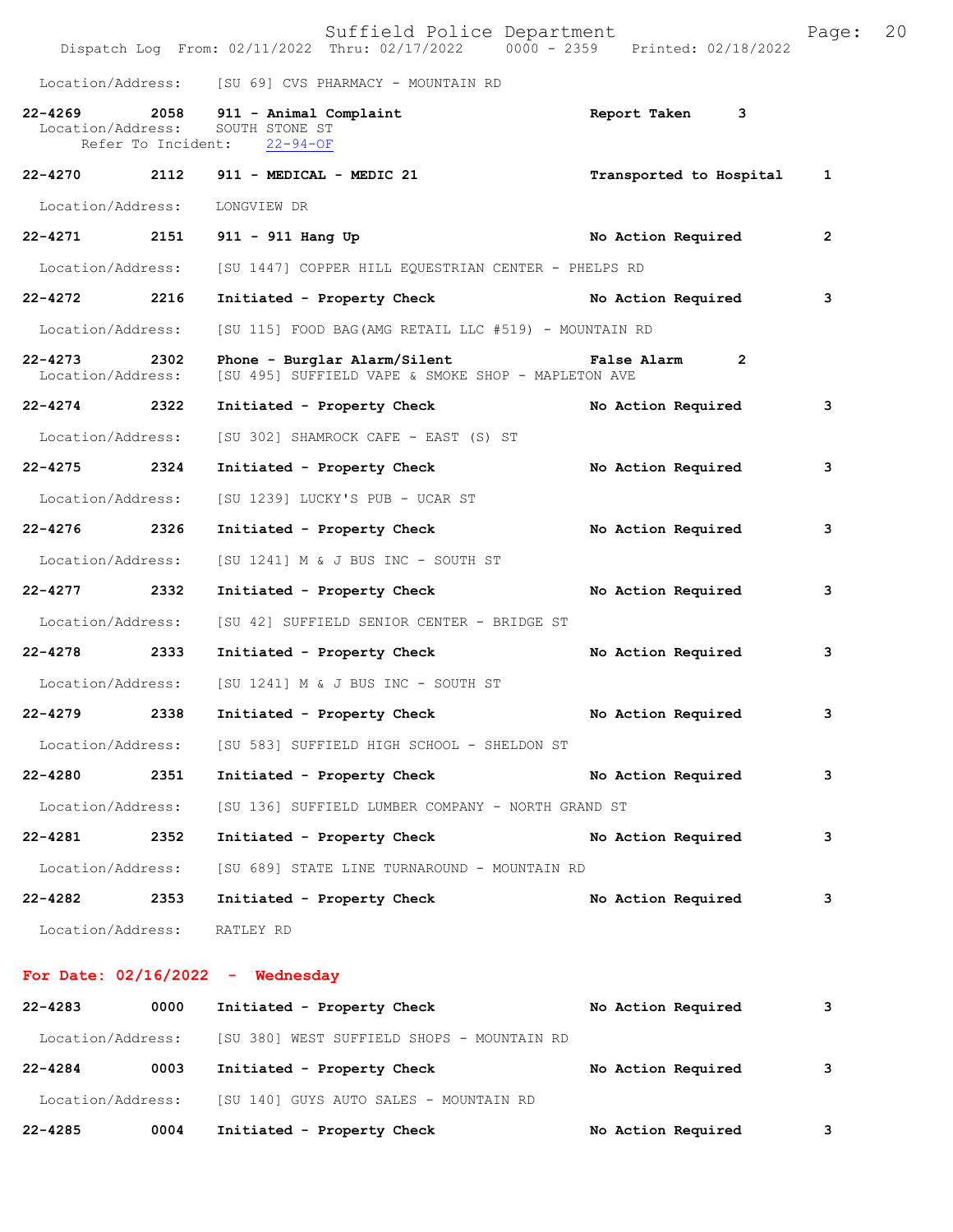|                           |      | Location/Address: [SU 33] SUFFIELD CORDIAL SHOPPE - MAPLETON AVE                  |                           |   |
|---------------------------|------|-----------------------------------------------------------------------------------|---------------------------|---|
| 22-4286 0013              |      | Initiated - Property Check No Action Required                                     |                           | 3 |
| Location/Address:         |      | [SU 598] SUNRISE PARK - MOUNTAIN RD                                               |                           |   |
| 22-4287 0036              |      | Initiated - Property Check No Action Required                                     |                           | 3 |
| Location/Address:         |      | [SU 6] AIRWAYS GOLF COURSE - SOUTH GRAND ST                                       |                           |   |
| 22-4288 0037              |      | Initiated - Property Check No Action Required                                     |                           | 3 |
| Location/Address:         |      | [SU 554] SUFFIELD FIRE DEPARTMENT COMPANY 3 - COPPER HILL RD                      |                           |   |
| 22-4289 0047              |      | Initiated - Property Check No Action Required                                     |                           | 3 |
| Location/Address:         |      | [SU 614] EBB'S CORNER - BABBS RD                                                  |                           |   |
| 22-4290 0107              |      | Initiated - Property Check No Action Required                                     |                           | 3 |
| Location/Address:         |      | [SU 16] BAKER'S NURSERY - MOUNTAIN RD                                             |                           |   |
| 22-4291 0144              |      | Initiated - Property Check                                                        | No Action Required        | 3 |
| Location/Address:         |      | QUARRY ROAD - QUARRY RD                                                           |                           |   |
| 22-4292 0146              |      | Initiated - Property Check No Action Required                                     |                           | 3 |
| Location/Address:         |      | [SU 115] FOOD BAG(AMG RETAIL LLC #519) - MOUNTAIN RD                              |                           |   |
| 22-4293 0148              |      | Initiated - Property Check No Action Required                                     |                           | 3 |
| Location/Address:         |      | [SU 613] MOUNTAIN RD MARKET PLACE - MOUNTAIN RD                                   |                           |   |
| 22-4294 0220              |      | Initiated - Property Check No Action Required                                     |                           | 3 |
| Location/Address:         |      | [SU 2] A NEW ENGLAND AUTO & TRUCK - EAST (S) ST                                   |                           |   |
| 22-4295 0244              |      | Initiated - Traffic Control/School Traffic No Action Required                     |                           | 3 |
| Location/Address:         |      | EAST (N) ST + GREENDALE DR                                                        |                           |   |
| 22-4296 0353              |      | Initiated - Property Check                                                        | No Action Required        | 3 |
| Location/Address:         |      | [SU 518] US POSTAL SERVICE - MOUNTAIN RD                                          |                           |   |
| 22-4297 0357              |      | Initiated - Property Check                                                        | No Action Required        | 3 |
| Location/Address: HILL ST |      |                                                                                   |                           |   |
| 22-4298 0407              |      | Initiated - Property Check                                                        | No Action Required        | 3 |
|                           |      | Location/Address: [SU 1638] JESSE FOWLER SMITH MEMORIAL FOREST - HALLADAY (W) AVE |                           |   |
| 22-4299 0411              |      | Initiated - Property Check                                                        | No Action Required        | 3 |
| Location/Address:         |      | [SU 33] SUFFIELD CORDIAL SHOPPE - MAPLETON AVE                                    |                           |   |
| $22 - 4300$               | 0419 | Initiated - Property Check                                                        | No Action Required        | 3 |
|                           |      | Location/Address: [SU 1241] M & J BUS INC - SOUTH ST                              |                           |   |
| 22-4301 0419              |      | 911 - MEDICAL - MEDIC 21                                                          | Transported to Hospital 1 |   |
|                           |      | Location/Address: EAST (N) ST                                                     |                           |   |
| $22 - 4302$               | 0423 | Initiated - Property Check                                                        | No Action Required        | 3 |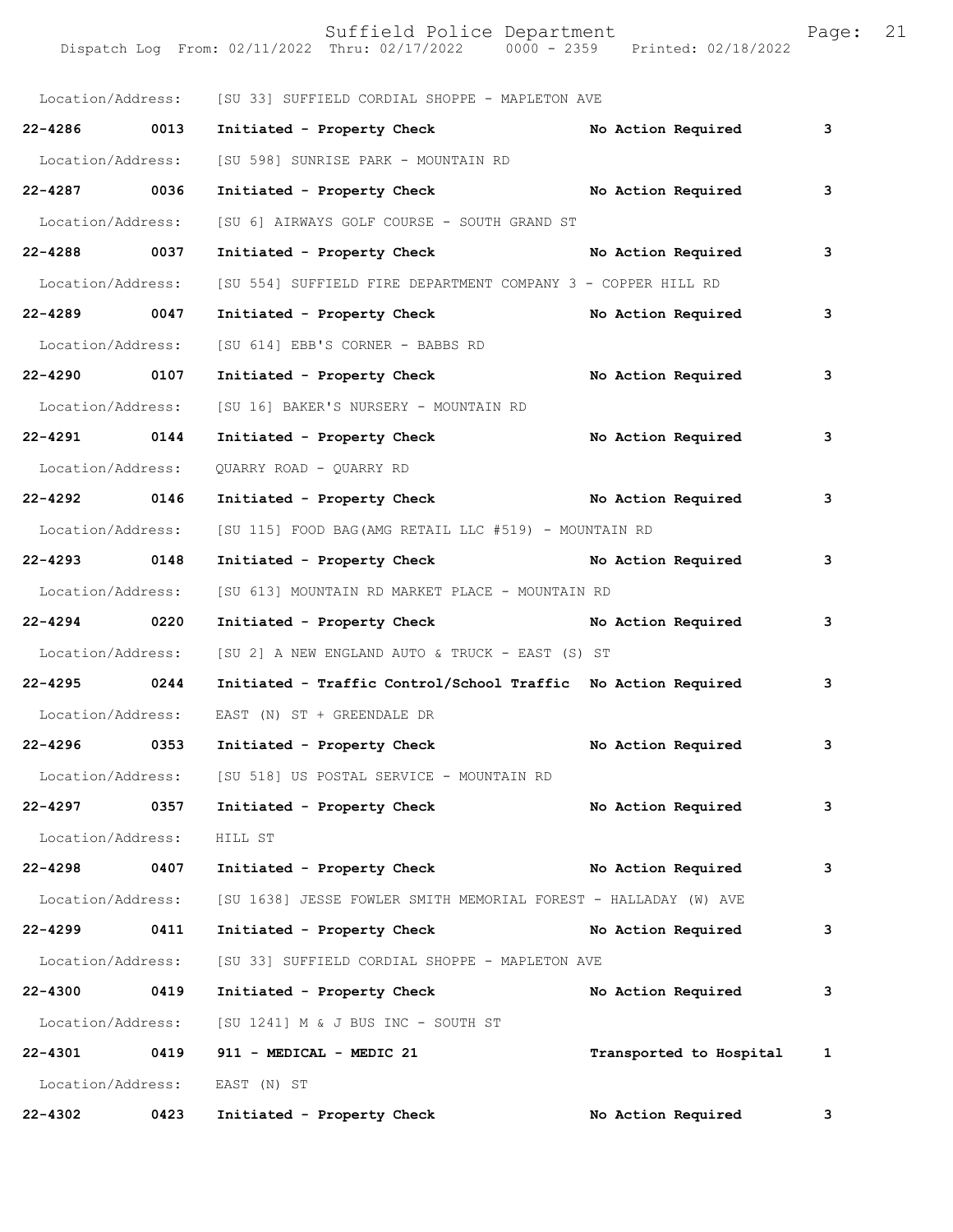|                                   |      | Suffield Police Department<br>Dispatch Log From: 02/11/2022 Thru: 02/17/2022 0000 - 2359 Printed: 02/18/2022 |                         | Page: | 22 |
|-----------------------------------|------|--------------------------------------------------------------------------------------------------------------|-------------------------|-------|----|
|                                   |      | Location/Address: [SU 40] CHRISTIAN FIELD - HALE ST                                                          |                         |       |    |
| 22-4303 0434                      |      | Initiated - Property Check                                                                                   | No Action Required      | 3     |    |
| Location/Address:                 |      | [SU 380] WEST SUFFIELD SHOPS - MOUNTAIN RD                                                                   |                         |       |    |
| 22-4304 0437                      |      | Initiated - Property Check                                                                                   | No Action Required      | 3     |    |
| Location/Address:                 |      | [SU 561] BRUCE PARK - MOUNTAIN RD                                                                            |                         |       |    |
| 22-4305 0439                      |      | Initiated - Property Check No Action Required                                                                |                         | 3     |    |
| Location/Address:                 |      | [SU 587] SUFFIELD HIGHWAY DEPARTMENT - FFYLER PL                                                             |                         |       |    |
| 22-4306 0445                      |      | Initiated - Property Check No Action Required                                                                |                         | 3     |    |
| Location/Address:                 |      | BRIDGE ST                                                                                                    |                         |       |    |
| 22-4307 0611                      |      | Initiated - Property Check No Action Required                                                                |                         | 3     |    |
| Location/Address:                 |      | [SU 690] SUFFIELD WILDLIFE MANAGEMENT AREA - BABBS RD                                                        |                         |       |    |
| 22-4308 0620                      |      | Initiated - Property Check No Action Required                                                                |                         | 3     |    |
| Location/Address:                 |      | [SU 1309] BABBS BEACH/RECREATION AREA - BABBS RD                                                             |                         |       |    |
| 22-4309<br>Location/Address:      | 0716 | Initiated - Traffic Control/School Traffic Services Rendered 3<br>SUFFIELD MIDDLE SCHOOL - MOUNTAIN RD       |                         |       |    |
| 22-4311 0719                      |      | Initiated - Traffic Control/School Traffic No Action Required                                                |                         | 3     |    |
| Location/Address:                 |      | SUFFIELD HIGH SCHOOL - SHELDON ST                                                                            |                         |       |    |
| 22-4312 0733                      |      | Initiated - Property Check No Action Required                                                                |                         | 3     |    |
| Location/Address:                 |      | [SU 495] SUFFIELD VAPE & SMOKE SHOP - MAPLETON AVE                                                           |                         |       |    |
| 22-4313 0744                      |      | Initiated - Property Check No Action Required                                                                |                         | 3     |    |
| Location/Address:                 |      | [SU 323] SUFFIELD MIDDLE SCHOOL - MOUNTAIN RD                                                                |                         |       |    |
| 22-4314                           | 0807 | 911 - MEDICAL - MEDIC 21                                                                                     | Transported to Hospital | 1     |    |
| Location/Address:                 |      | THE SUFFIELD HOUSE - CANAL RD                                                                                |                         |       |    |
| 22-4315                           | 0817 | Initiated - Community Policing Contact                                                                       | No Action Required      | 3     |    |
| Location/Address:                 |      | [SU 583] SUFFIELD HIGH SCHOOL - SHELDON ST                                                                   |                         |       |    |
| 22-4316<br>Location/Address:      | 0820 | Initiated - Community Policing Contact<br>[SU 613] MOUNTAIN RD MARKET PLACE - MOUNTAIN RD                    | Services Rendered 3     |       |    |
| 22-4317 0835                      |      | Initiated - Property Check                                                                                   | No Action Required      | 3     |    |
| Location/Address:                 |      | [SU 614] EBB'S CORNER - BABBS RD                                                                             |                         |       |    |
| 22-4318                           | 0844 | Initiated - Property Check                                                                                   | No Action Required      | 3     |    |
| Location/Address:                 |      | [SU 688] QUARRY - QUARRY RD                                                                                  |                         |       |    |
| 22-4319 0846<br>Location/Address: |      | Phone - Suspicious Vehicle<br>SACRED HEART CHURCH - MOUNTAIN RD                                              | Services Rendered 2     |       |    |
| 22-4320<br>Location/Address:      | 0858 | Initiated - Animal Complaint<br>[SU 550] SUFFIELD POLICE DEPARTMENT - MOUNTAIN RD                            | Services Rendered 3     |       |    |
| 22-4321 0911<br>Location/Address: |      | Initiated - Animal Complaint<br>SOUTH GRAND ST                                                               | Warning Issued 3        |       |    |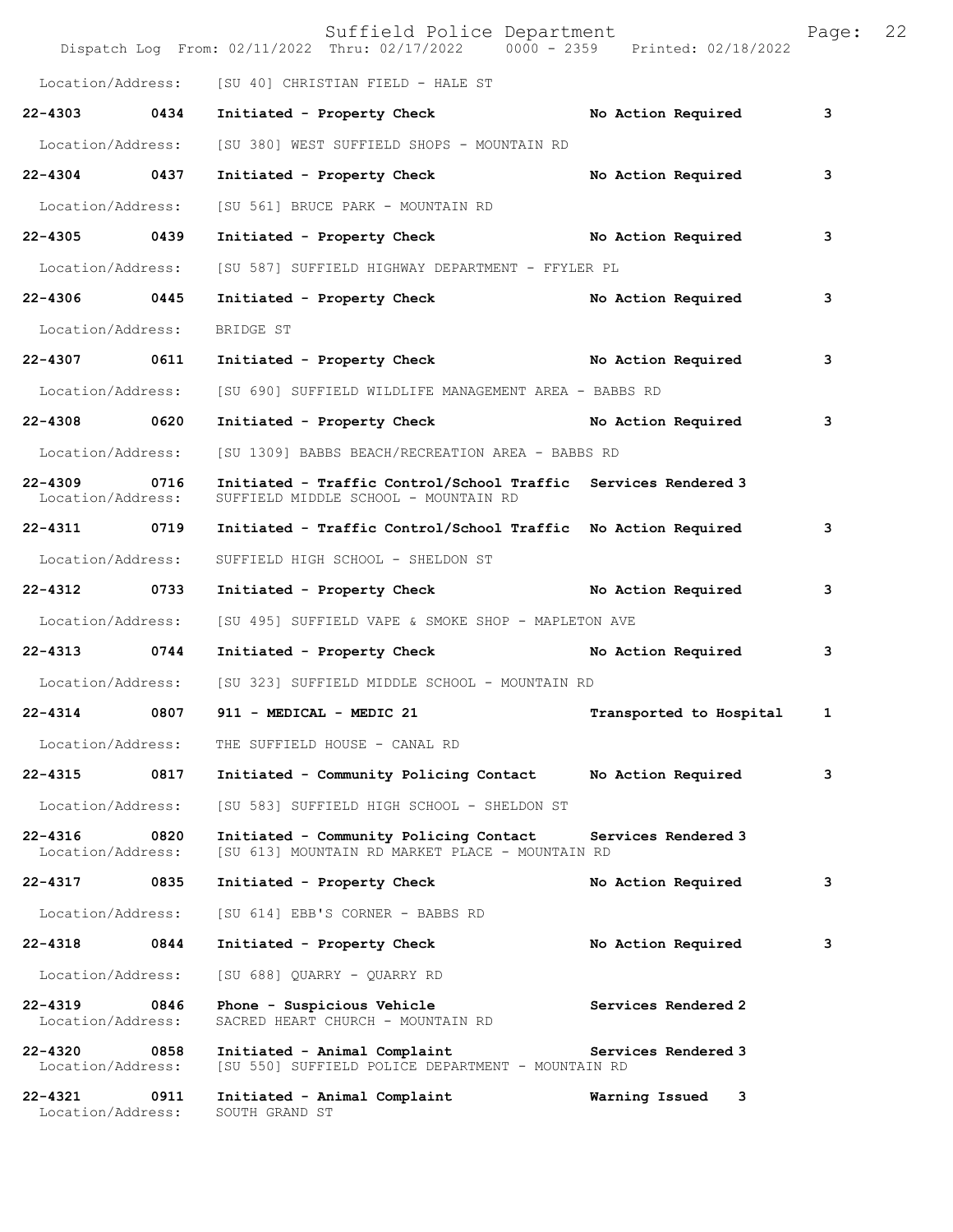|                                          | 22-4323 0958 Phone - General Information<br>Location/Address: HALLADAY (E) AVE<br>Refer To Incident: 22-95-OF        | Services Rendered 3       |   |
|------------------------------------------|----------------------------------------------------------------------------------------------------------------------|---------------------------|---|
|                                          | 22-4328 1140 Initiated - Property Check<br>Location/Address: KENNY ROBERTS MEMORIAL DR                               | Services Rendered 3       |   |
|                                          | 22-4330 1146 911 - MEDICAL - MEDIC 21                                                                                | Transported to Hospital 1 |   |
| Location/Address:                        | NORTH MAIN ST                                                                                                        |                           |   |
| 22-4331 1203<br>Location/Address:        | Initiated - Traffic Control/School Traffic Warning Issued 3<br>REMINGTON ST                                          |                           |   |
| 22-4332 1205<br>Location/Address:        | Walk-In - General Information<br>SUFFIELD POLICE DEPARTMENT - MOUNTAIN RD                                            | Services Rendered 3       |   |
| 22-4333 1214<br>Location/Address:        | Initiated - Motor Vehicle Violation Marning Issued 3<br>SOUTH ST + PERIMETER RD                                      |                           |   |
| 22-4334 1217<br>Location/Address:        | Phone - Animal Complaint<br>[SU 550] SUFFIELD POLICE DEPARTMENT - MOUNTAIN RD                                        | Services Rendered 3       |   |
| 22-4335 1230<br>Location/Address:        | Initiated - OUTSIDE ASSIST<br>SUFFIELD MEADOW DR                                                                     | Services Rendered 3       |   |
| 22-4336 1244<br>Location/Address:        | Initiated - Community Policing Contact<br>[SU 625] HIGHLAND PARK MARKET - BRIDGE ST                                  | Services Rendered 3       |   |
| 22-4337 1251<br>Location/Address:        | Initiated - Lost/Found Property<br>[SU 625] HIGHLAND PARK MARKET - BRIDGE ST<br>Refer To Incident: 22-96-OF          | Report Taken 3            |   |
| 22-4338 1253<br>Location/Address:        | Initiated - Property Check Services Rendered 3<br>[SU 690] SUFFIELD WILDLIFE MANAGEMENT AREA - BABBS RD              |                           |   |
| 22-4339 1300                             | Initiated - Community Policing Contact No Action Required                                                            |                           | 3 |
| Location/Address:                        | [SU 583] SUFFIELD HIGH SCHOOL - SHELDON ST                                                                           |                           |   |
| 22-4340 1314<br>Location/Address:        | Initiated - Animal Complaint <b>Example 2</b> Services Rendered 3<br>[SU 1444] RIVER VALLEY ANIMAL CENTER - SOUTH ST |                           |   |
| 1357<br>22-4341                          | Initiated - Property Check<br>Location/Address: [SU 40] CHRISTIAN FIELD - HALE ST                                    | Services Rendered 3       |   |
| 22-4342<br>1407                          | Initiated - Traffic Control/School Traffic No Action Required                                                        |                           | 3 |
| Location/Address:                        | [SU 583] SUFFIELD HIGH SCHOOL - SHELDON ST                                                                           |                           |   |
| 22-4343<br>1408<br>Location/Address:     | Initiated - Animal Complaint<br>POOLE RD                                                                             | Services Rendered 3       |   |
| $22 - 4344$<br>1414<br>Location/Address: | Initiated - Traffic Control/School Traffic Services Rendered 3<br>[SU 323] SUFFIELD MIDDLE SCHOOL - MOUNTAIN RD      |                           |   |
| 22-4345<br>1425<br>Location/Address:     | Initiated - Animal Complaint<br>FARMSTEAD LN                                                                         | Services Rendered 3       |   |
| $22 - 4346$<br>1439<br>Location/Address: | Initiated - Property Check<br>[SU 686] HILLTOP FARM - MAPLETON AVE                                                   | Services Rendered 3       |   |
| $22 - 4347$<br>1452<br>Location/Address: | Initiated - Community Policing Contact Services Rendered 3<br>[SU 495] SUFFIELD VAPE & SMOKE SHOP - MAPLETON AVE     |                           |   |
| 22-4348<br>1454                          | 911 - MEDICAL - MEDIC 21                                                                                             | Transported to Hospital   | 1 |
| Location/Address:                        | LONGVIEW DR                                                                                                          |                           |   |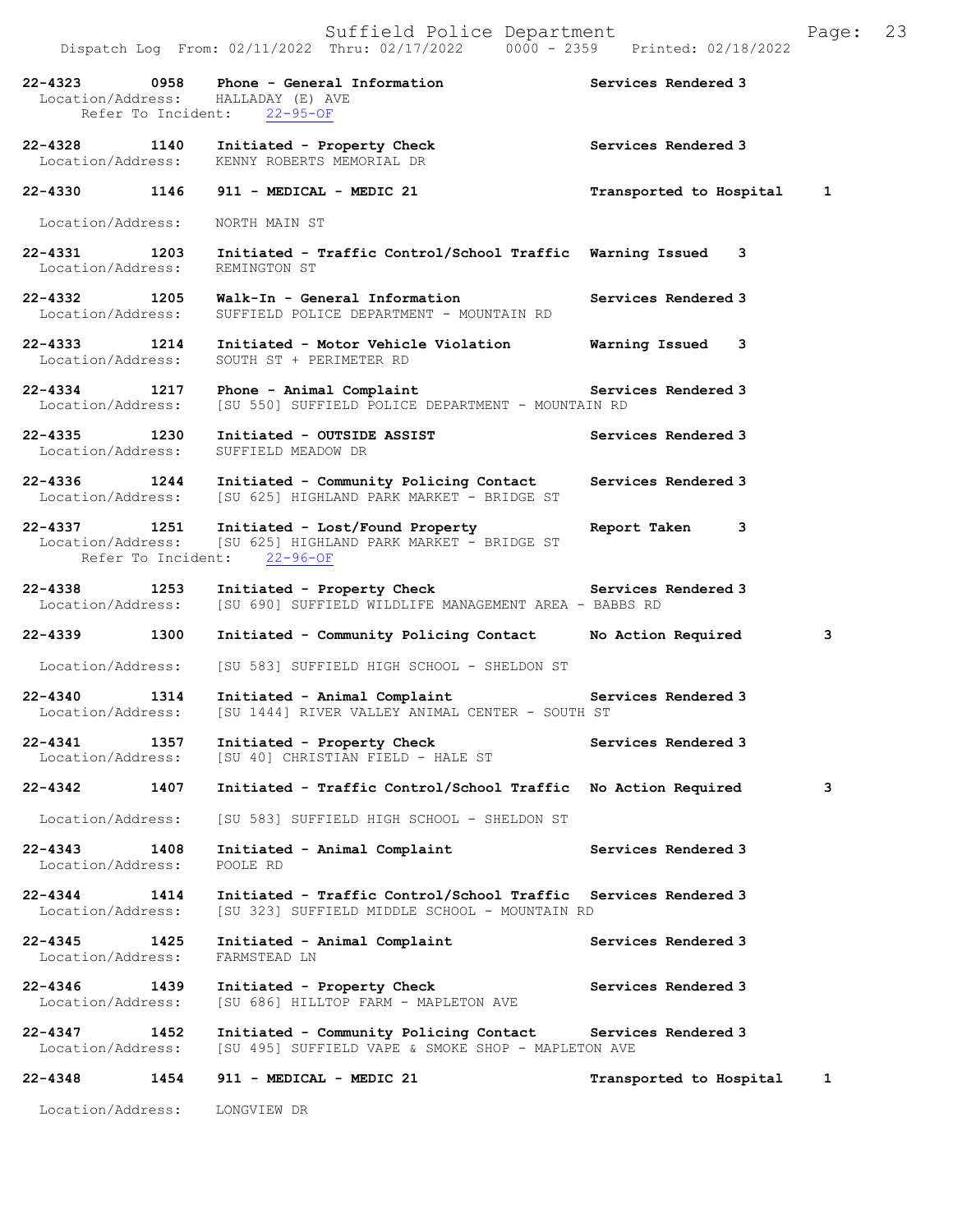|                                   |           | 22-4360 1501 Initiated - Follow Up                                                                          | No Action Required             | 3            |
|-----------------------------------|-----------|-------------------------------------------------------------------------------------------------------------|--------------------------------|--------------|
| Location/Address:                 |           | [SU 550] SUFFIELD POLICE DEPARTMENT - MOUNTAIN RD                                                           |                                |              |
| 22-4349 1503                      |           | Initiated - OUTSIDE ASSIST<br>Location/Address: CHELTENHAM CT<br>Refer To Incident: 22-98-OF                | Services Rendered 3            |              |
| 22-4350 1505<br>Location/Address: |           | Initiated - Animal Complaint<br>THOMPSONVILLE RD                                                            | Verbal Warning 3               |              |
|                                   |           | 22-4351 1523 911 - 911 Hang Up<br>Location/Address: SUFFIELD TOWN HALL - MOUNTAIN RD                        | Services Rendered 2            |              |
| Location/Address:                 |           | 22-4352 1543 Phone - Larceny<br>SUFFIELD TOWN HALL - MOUNTAIN RD<br>Refer To Incident: 22-97-OF             | $\overline{2}$<br>Report Taken |              |
| 22-4353 1611<br>Location/Address: |           | Initiated - Community Policing Contact Services Rendered 3<br>[SU 117] FOX HOLLOW GUN CLUB - COPPER HILL RD |                                |              |
|                                   | Location: | 22-4354 1613 911 - 911 Hang Up<br>VERIZON                                                                   | Services Rendered 2            |              |
| 22-4355 1615                      |           | Initiated - Community Policing Contact                                                                      | No Action Required             | 3            |
| Location/Address:                 |           | EAST (S) ST                                                                                                 |                                |              |
| 22-4356 1618<br>Location/Address: |           | Initiated - Property Check<br>[SU 598] SUNRISE PARK - MOUNTAIN RD                                           | Services Rendered 3            |              |
| 22-4359 1638                      |           | Initiated - Property Check                                                                                  | No Action Required             | 3            |
| Location/Address:                 |           | [SU 689] STATE LINE TURNAROUND - MOUNTAIN RD                                                                |                                |              |
| 22-4358<br>Location:              | 1641      | 911 - 911 Hang Up<br>AT & T MOBILITY                                                                        | Services Rendered 2            |              |
| 22-4361 1709<br>Location/Address: |           | 911 - 911 Hang Up<br>THE SUFFIELD HOUSE - CANAL RD                                                          | Services Rendered 2            |              |
|                                   |           | 22-4362 1726 Phone - M/V Accident (Property)                                                                | No Action Required             | $\mathbf{2}$ |
| Location/Address:                 |           | IN THE DIP AREA - THRALL AVE                                                                                |                                |              |
| 22-4363                           | 1802      | 911 - MEDICAL - MEDIC 21                                                                                    | Transported to Hospital        | $\mathbf{1}$ |
| Location/Address:                 |           | [SU 422] LAUREL COURT - BRIDGE ST                                                                           |                                |              |
| 22-4364<br>Location/Address:      | 1829      | Phone - General Information<br>[SU 171] KENT MEMORIAL LIBRARY - NORTH MAIN ST                               | Gone Upon Arrival 3            |              |
| 22-4366<br>Location/Address:      | 2027      | Initiated - Community Policing Contact<br>KENT MEMORIAL LIBRARY - NORTH MAIN ST                             | Services Rendered 3            |              |
| 22-4367                           | 2121      | Initiated - Property Check                                                                                  | No Action Required             | 3            |
| Location/Address:                 |           | [SU 302] SHAMROCK CAFE - EAST (S) ST                                                                        |                                |              |
| 22-4368                           | 2122      | Initiated - Property Check                                                                                  | No Action Required             | 3            |
| Location/Address:                 |           | [SU 1239] LUCKY'S PUB - UCAR ST                                                                             |                                |              |
| 22-4369                           | 2123      | Initiated - Property Check                                                                                  | No Action Required             | 3            |
| Location/Address:                 |           | [SU 1511] DOANE'S ACCENT AUTO - EAST (S) ST                                                                 |                                |              |
| 22-4370                           | 2130      | Initiated - Property Check                                                                                  | No Action Required             | 3            |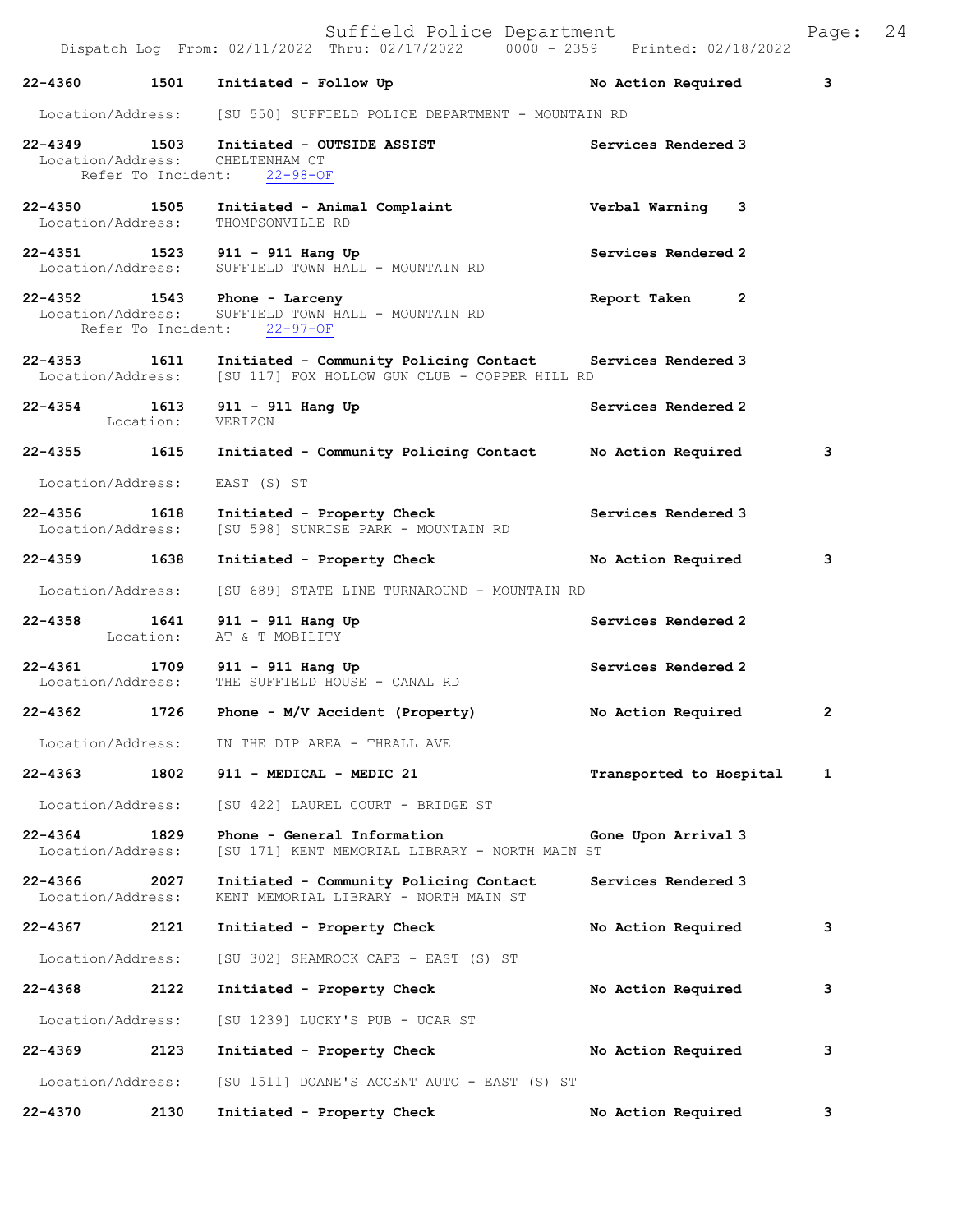|                                  |      | Suffield Police Department<br>Dispatch Log From: 02/11/2022 Thru: 02/17/2022 0000 - 2359 Printed: 02/18/2022 |                    | Page: | 25 |
|----------------------------------|------|--------------------------------------------------------------------------------------------------------------|--------------------|-------|----|
|                                  |      | Location/Address: [SU 687] CANAL ROAD BOAT LAUNCH - CANAL RD                                                 |                    |       |    |
| 22-4371 2134                     |      | Initiated - Property Check No Action Required                                                                |                    | 3     |    |
| Location/Address:                |      | [SU 326] SUFFIELD MEADOW CONDOS - SUFFIELD MEADOW DR                                                         |                    |       |    |
| 22-4372 2138                     |      | Initiated - Property Check                                                                                   | No Action Required | з     |    |
| Location/Address:                |      | [SU 380] WEST SUFFIELD SHOPS - MOUNTAIN RD                                                                   |                    |       |    |
| 22-4373 2200                     |      | 911 - MEDICAL - MEDIC 21                                                                                     | No Action Required | 1     |    |
| Location/Address:                |      | [SU 1504] MCGROARTY, CARMEN - BRANDYWINE LN                                                                  |                    |       |    |
| 22-4374 2226                     |      | Initiated - Property Check No Action Required                                                                |                    | 3     |    |
|                                  |      | Location/Address: [SU 115] FOOD BAG(AMG RETAIL LLC #519) - MOUNTAIN RD                                       |                    |       |    |
| 22-4375 2258                     |      | Initiated - Property Check No Action Required                                                                |                    | 3     |    |
|                                  |      | Location/Address: [SU 550] SUFFIELD POLICE DEPARTMENT - MOUNTAIN RD                                          |                    |       |    |
|                                  |      | For Date: $02/17/2022 -$ Thursday                                                                            |                    |       |    |
|                                  |      | 22-4376 0005 Initiated - Property Check No Action Required                                                   |                    | 3     |    |
|                                  |      | Location/Address: [SU 1241] M & J BUS INC - SOUTH ST                                                         |                    |       |    |
| 22-4377 0009                     |      | Phone - Welfare Check                                                                                        | No Action Required | 3     |    |
| Location/Address:                |      | HARMON DR                                                                                                    |                    |       |    |
| $22 - 4378$<br>Location/Address: | 0022 | Initiated - Motor Vehicle Violation burbal Warning 3<br>NORTH STONE ST                                       |                    |       |    |
| 22-4379 0023                     |      | Initiated - Property Check No Action Required                                                                |                    | 3     |    |
|                                  |      | Location/Address: [SU 334] SUFFIELD VILLAGE SHOPPING CENTER - BRIDGE ST                                      |                    |       |    |
| 22-4380 0037                     |      | Initiated - Property Check                                                                                   | No Action Required | 3     |    |
|                                  |      | Location/Address: [SU 591] IRON MOUNTAIN RECORDS MANAGEMENT - BENNETT RD                                     |                    |       |    |
| 22-4381                          | 0043 | Initiated - Property Check                                                                                   | No Action Required | 3     |    |
| Location/Address:                |      | [SU 1239] LUCKY'S PUB - UCAR ST                                                                              |                    |       |    |
| 22-4382 0045                     |      | Initiated - Property Check                                                                                   | No Action Required | з     |    |
| Location/Address:                |      | [SU 1424] BROOK HILL VILLAGE - EMILY WAY                                                                     |                    |       |    |
| 22-4383 0050                     |      | Initiated - Property Check No Action Required                                                                |                    | 3     |    |
| Location/Address:                |      | [SU 690] SUFFIELD WILDLIFE MANAGEMENT AREA - BABBS RD                                                        |                    |       |    |
| $22 - 4384$                      | 0052 | Initiated - Property Check No Action Required                                                                |                    | 3     |    |
| Location/Address:                |      | [SU 333] SUFFIELD VETERINARY HOSPITAL - EAST (S) ST                                                          |                    |       |    |
| 22-4385 0055                     |      | Initiated - Property Check                                                                                   | No Action Required | 3     |    |
| Location/Address:                |      | [SU 689] STATE LINE TURNAROUND - MOUNTAIN RD                                                                 |                    |       |    |
| 22-4386 0100                     |      | Initiated - Property Check                                                                                   | No Action Required | 3     |    |
|                                  |      | Location/Address: [SU 687] CANAL ROAD BOAT LAUNCH - CANAL RD                                                 |                    |       |    |
| $22 - 4387$                      | 0110 | Initiated - Property Check                                                                                   | No Action Required | 3     |    |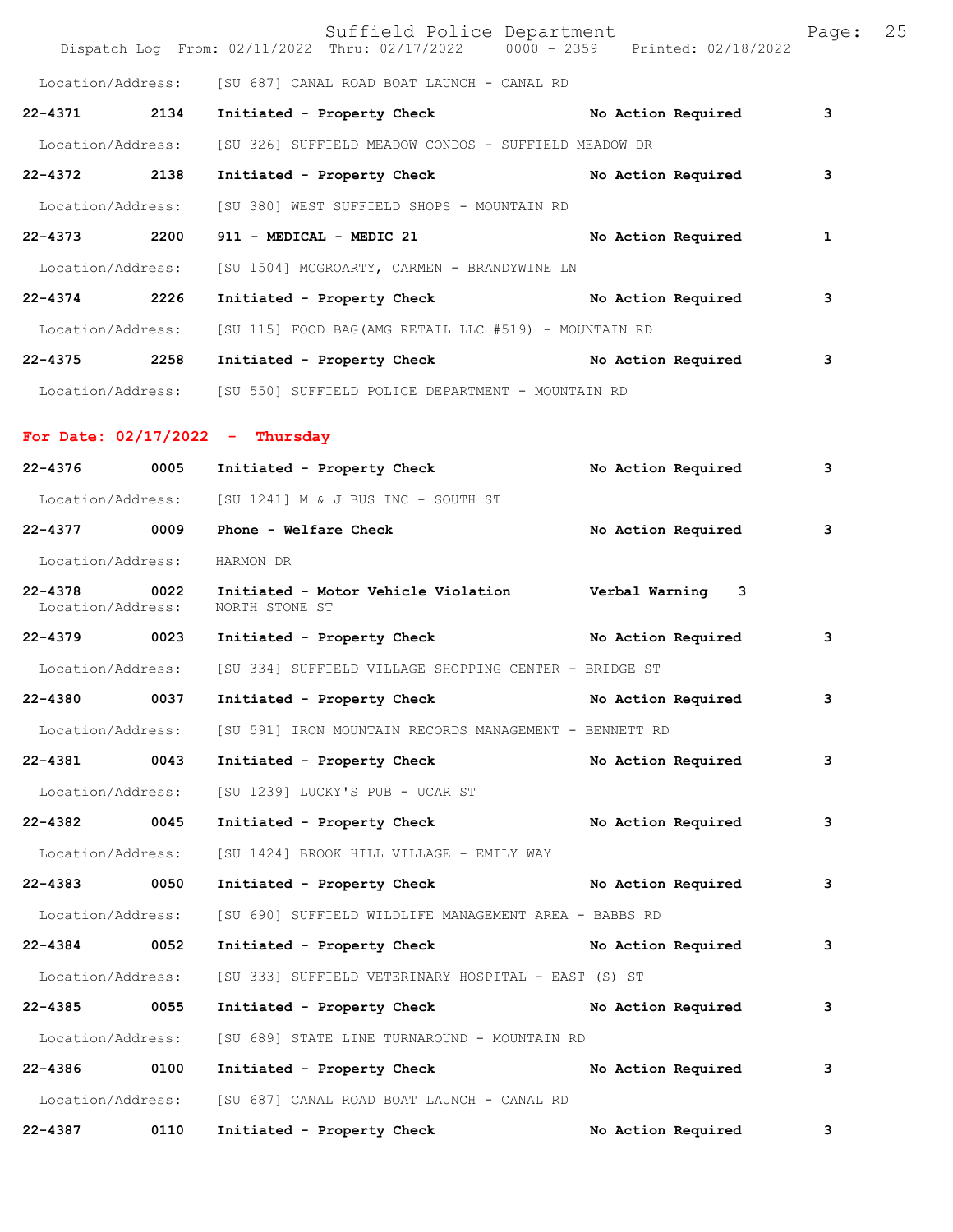|                                   |                    | Location/Address: [SU 326] SUFFIELD MEADOW CONDOS - SUFFIELD MEADOW DR                                          |                     |     |
|-----------------------------------|--------------------|-----------------------------------------------------------------------------------------------------------------|---------------------|-----|
| 22-4388 0117                      |                    | Initiated - Community Policing Contact No Action Required                                                       |                     | 3   |
| Location/Address:                 |                    | FFYLER PL                                                                                                       |                     |     |
| 22-4389 0125                      |                    | Initiated - Property Check No Action Required                                                                   |                     | 3   |
| Location/Address:                 |                    | [SU 75] FAS MART - THOMPSONVILLE RD                                                                             |                     |     |
| 22-4390 0126                      |                    | Initiated - Property Check No Action Required                                                                   |                     | 3   |
| Location/Address:                 |                    | [SU 554] SUFFIELD FIRE DEPARTMENT COMPANY 3 - COPPER HILL RD                                                    |                     |     |
| 22-4391 0132                      |                    | Initiated - Property Check No Action Required                                                                   |                     | 3   |
| Location/Address:                 |                    | [SU 495] SUFFIELD VAPE & SMOKE SHOP - MAPLETON AVE                                                              |                     |     |
| 22-4392 0148                      |                    | Initiated - Property Check No Action Required                                                                   |                     | 3   |
| Location/Address:                 |                    | [SU 33] SUFFIELD CORDIAL SHOPPE - MAPLETON AVE                                                                  |                     |     |
| 22-4393 0208                      |                    | Initiated - Property Check                                                                                      | No Action Required  | 3   |
| Location/Address:                 |                    | [SU 688] QUARRY - QUARRY RD                                                                                     |                     |     |
| 22-4394 0249                      |                    | Initiated - Property Check No Action Required                                                                   |                     | 3   |
| Location/Address:                 |                    | [SU 332] SUFFIELD SPORTSMAN ASSOC. - PHELPS RD                                                                  |                     |     |
| 22-4395 0321                      |                    | Initiated - Property Check No Action Required                                                                   |                     | 3   |
| Location/Address:                 |                    | [SU 42] SUFFIELD SENIOR CENTER - BRIDGE ST                                                                      |                     |     |
| 22-4396 0337                      |                    | Initiated - Property Check No Action Required                                                                   |                     | 3   |
| Location/Address:                 |                    | [SU 115] FOOD BAG(AMG RETAIL LLC #519) - MOUNTAIN RD                                                            |                     |     |
| 22-4397 0409                      |                    | Initiated - Property Check No Action Required                                                                   |                     | - 3 |
| Location/Address:                 |                    | [SU 598] SUNRISE PARK - MOUNTAIN RD                                                                             |                     |     |
| 22-4398 0636<br>Location/Address: | Refer To Accident: | Radio - M/V Accident (Property) by Report Taken 2<br>SOUTH GRAND ST<br>$22 - 25 - AC$                           |                     |     |
| $22 - 4399$<br>Location/Address:  | 0711               | Initiated - Traffic Control/School Traffic Services Rendered 3<br>SUFFIELD HIGH SCHOOL - SHELDON ST             |                     |     |
| 22-4400 0716<br>Location/Address: |                    | Initiated - Traffic Control/School Traffic Services Rendered 3<br>[SU 323] SUFFIELD MIDDLE SCHOOL - MOUNTAIN RD |                     |     |
| 22-4401<br>Location/Address:      | 0731               | Phone - Hazardous Condition<br>NEAR KURAS FARM - MOUNTAIN RD                                                    | Services Rendered 2 |     |
| $22 - 4402$                       | 0732               | Initiated - Community Policing Contact                                                                          | No Action Required  | 3   |
| Location/Address:                 |                    | SUFFIELD HIGH SCHOOL - SHELDON ST                                                                               |                     |     |
| 22-4403                           | 0821               | Initiated - Property Check                                                                                      | No Action Required  | 3   |
| Location/Address:                 |                    | [SU 614] EBB'S CORNER - BABBS RD                                                                                |                     |     |
| 22-4404<br>Location/Address:      | 0858               | Initiated - Animal Complaint<br>[SU 550] SUFFIELD POLICE DEPARTMENT - MOUNTAIN RD                               | Services Rendered 3 |     |
| $22 - 4405$<br>Location/Address:  | 0903               | Initiated - Animal Complaint<br>RIVER BLVD                                                                      | Services Rendered 3 |     |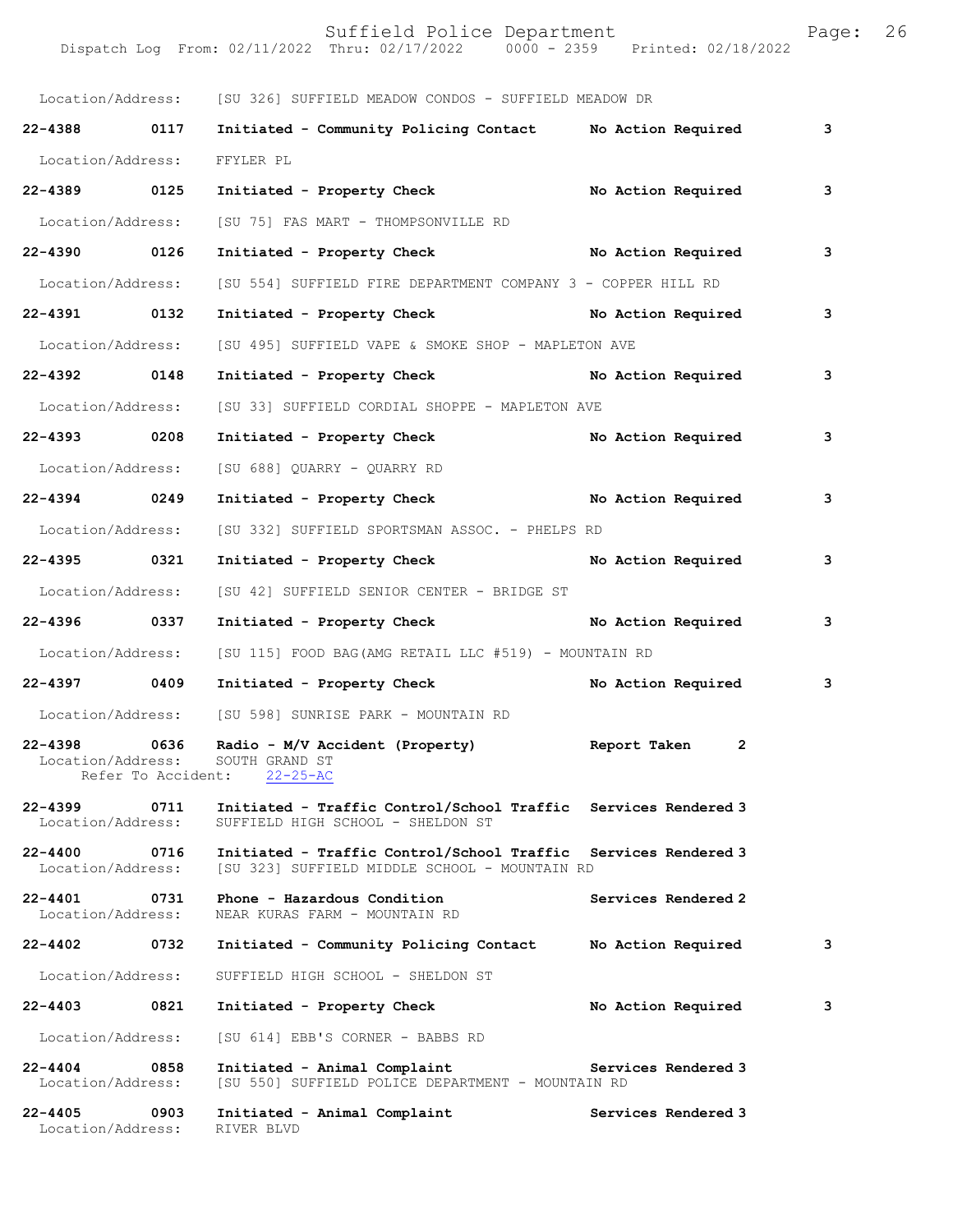| $22 - 4406$                       | 0903 | Initiated - Property Check                                                                                          | No Action Required      | 3 |
|-----------------------------------|------|---------------------------------------------------------------------------------------------------------------------|-------------------------|---|
| Location/Address:                 |      | [SU 689] STATE LINE TURNAROUND - MOUNTAIN RD                                                                        |                         |   |
| $22 - 4407$<br>Location/Address:  | 0907 | Initiated - Animal Complaint<br>[SU 8] GORDNER, TODD & CHELSEA - MEADOWWOOD DR                                      | Verbal Warning<br>3     |   |
| 22-4408 0907<br>Location/Address: |      | Phone - General Information<br>GOTKIN, ALISON - NEWGATE RD                                                          | Services Rendered 3     |   |
| 22-4409 0932<br>Location/Address: |      | Initiated - Animal Complaint<br>PILGRIM LN                                                                          | Services Rendered 3     |   |
| 22-4410 0933<br>Location/Address: |      | 911 - MEDICAL - MEDIC 21<br>HARMON DR                                                                               | Services Rendered 1     |   |
| 22-4411 0940<br>Location/Address: |      | Initiated - Community Policing Contact Services Rendered 3<br>[SU 322] MCALISTER INTERMEDIATE SCHOOL - MOUNTAIN RD  |                         |   |
| $22 - 4412$                       | 1002 | Initiated - Property Check                                                                                          | No Action Required      | 3 |
| Location/Address:                 |      | GRIFFIN RD                                                                                                          |                         |   |
| 22-4413 1011<br>Location/Address: |      | Initiated - Animal Complaint<br>HALLADAY (W) AVE                                                                    | Verbal Warning 3        |   |
| $22 - 4414$<br>Location/Address:  | 1026 | Initiated - Community Policing Contact Services Rendered 3<br>[SU 115] FOOD BAG (AMG RETAIL LLC #519) - MOUNTAIN RD |                         |   |
| 22-4415 1034                      |      | 911 - MEDICAL - MEDIC 21                                                                                            | Transported to Hospital | 1 |
| Location/Address:                 |      | NORTH STONE ST                                                                                                      |                         |   |
| $22 - 4416$                       | 1037 | Initiated - Traffic Control/School Traffic No Action Required                                                       |                         | 3 |
| Location/Address:                 |      | SOUTH ST                                                                                                            |                         |   |
| 22-4417 1052<br>Location/Address: |      | Initiated - Animal Complaint<br>STRATTON FARMS RD                                                                   | Verbal Warning<br>3     |   |
| $22 - 4419$<br>Location/Address:  | 1106 | Initiated - Motor Vehicle Violation<br>BRIDGE ST                                                                    | Verbal Warning<br>3     |   |
| 22-4420                           | 1120 | Initiated - Property Check                                                                                          | No Action Required      | 3 |
| Location/Address:                 |      | [SU 614] EBB'S CORNER - BABBS RD                                                                                    |                         |   |
| 22-4422                           | 1149 | Initiated - Property Check                                                                                          | No Action Required      | 3 |
| Location/Address:                 |      | [SU 323] SUFFIELD MIDDLE SCHOOL - MOUNTAIN RD                                                                       |                         |   |
| $22 - 4423$<br>Location/Address:  | 1212 | Initiated - Community Policing Contact<br>[SU 119] FRANCESCO'S RESTAURANT - MOUNTAIN RD                             | Services Rendered 3     |   |
| $22 - 4424$<br>Location/Address:  | 1320 | Initiated - Property Check<br>[SU 1594] SULLIVAN FIELD - HILL ST                                                    | Services Rendered 3     |   |
| 22-4425<br>Location/Address:      | 1338 | Initiated - Property Check<br>[SU 1638] JESSE FOWLER SMITH MEMORIAL FOREST - HALLADAY (W) AVE                       | Services Rendered 3     |   |
| $22 - 4426$<br>Location/Address:  | 1353 | Initiated - Animal Complaint<br>[SU 1444] RIVER VALLEY ANIMAL CENTER - SOUTH ST                                     | Services Rendered 3     |   |
| $22 - 4427$<br>Location/Address:  | 1403 | Initiated - Traffic Control/School Traffic<br>[SU 583] SUFFIELD HIGH SCHOOL - SHELDON ST                            | Services Rendered 3     |   |
| $22 - 4428$                       | 1434 | Initiated - Traffic Control/School Traffic                                                                          | No Action Required      | 3 |
| Location/Address:                 |      | [SU 323] SUFFIELD MIDDLE SCHOOL - MOUNTAIN RD                                                                       |                         |   |